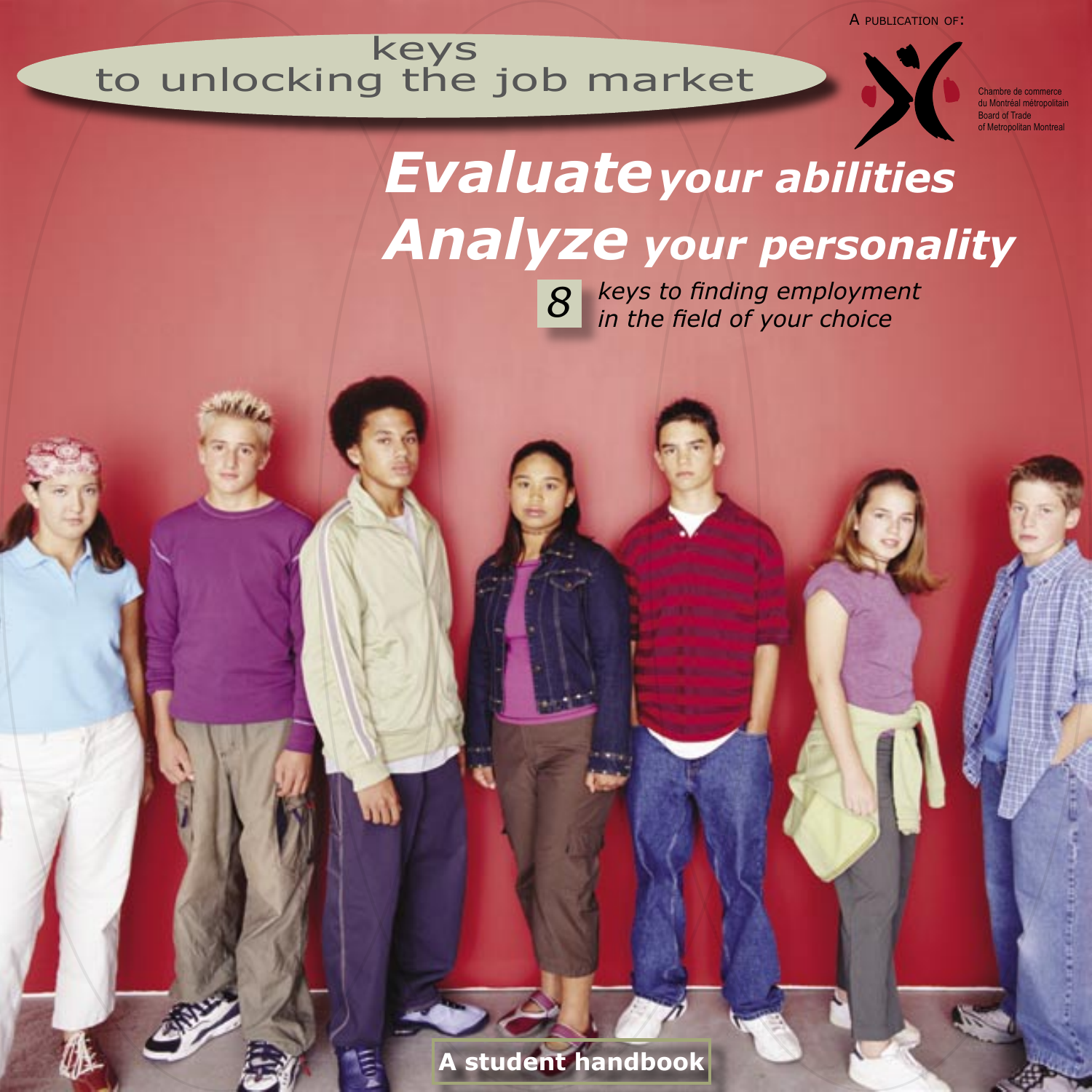**X** The Board of Trade of Metropolitan Montreal believes that, to create a prosperous and competitive metropolis, we must inspire students to strive for excellence by encouraging them to stay in school while helping young people to integrate the job market.

## **table of contents**



5 Place Ville Marie, suite 12500 Montreal, Quebec H3B 4Y2 Tel.: 514.871.4000 Fax: 514.871.1255 Email: info@ccmm.qc.ca

#### www.btmm.qc.ca

In collaboration with Les communications DSA inc.

Printer Impression Paragraph

ISBN 2-920532-41-3

Legal deposit National Library of Quebec, 2003 National Library of Canada, 2003

#### **1. Learn to know yourself**

| Game 3 The voice of the people <b>expressed as a serie construction</b> because the series of the 9,10 |  |
|--------------------------------------------------------------------------------------------------------|--|

#### **2. Learn about the work environment**

| The eight core competencies employers value most                                                                                                                                                                                     | 10 - 18 |
|--------------------------------------------------------------------------------------------------------------------------------------------------------------------------------------------------------------------------------------|---------|
| 1. The ability to communicate <b>expresses as a conservation</b> by the series of the series of the series of the series of the series of the series of the series of the series of the series of the series of the series of the s  |         |
| 2. The willingness to learn <del>express to the express to the extendion</del> 12                                                                                                                                                    |         |
| 3. Initiative and perseverance expresses as a second contractor of the 13                                                                                                                                                            |         |
|                                                                                                                                                                                                                                      | -14     |
| 5. Accountability <b>Express Constitution</b> Contains and Constitution Constitution Constitution Constitution Constitution Constitution Constitution Constitution Constitution Constitution Constitution Constitution Constitution  |         |
|                                                                                                                                                                                                                                      | 16      |
| 7. Customer service orientation <b>express to example and contact the contact of the contact of the contact of the contact of the contact of the contact of the contact of the contact of the contact of the contact of the cont</b> | 17      |
| 8. Teamwork and co-operation <del>express as a server as a server server and c</del>                                                                                                                                                 | 18      |
| Evaluation guide <del>expressed expresses and express expresses a construction</del>                                                                                                                                                 | 19, 20  |

### **3. Learn how to take the necessary steps**

| The first contact <del>experience is a series experience of a series of a series</del>                                                    | 21, 22 |
|-------------------------------------------------------------------------------------------------------------------------------------------|--------|
| The second contact $\cdots$ $\cdots$ $\cdots$ $\cdots$ $\cdots$ $\cdots$ $\cdots$ $\cdots$ $\cdots$ $\cdots$ $\cdots$ $\cdots$ 23, 24, 25 |        |
|                                                                                                                                           | 25     |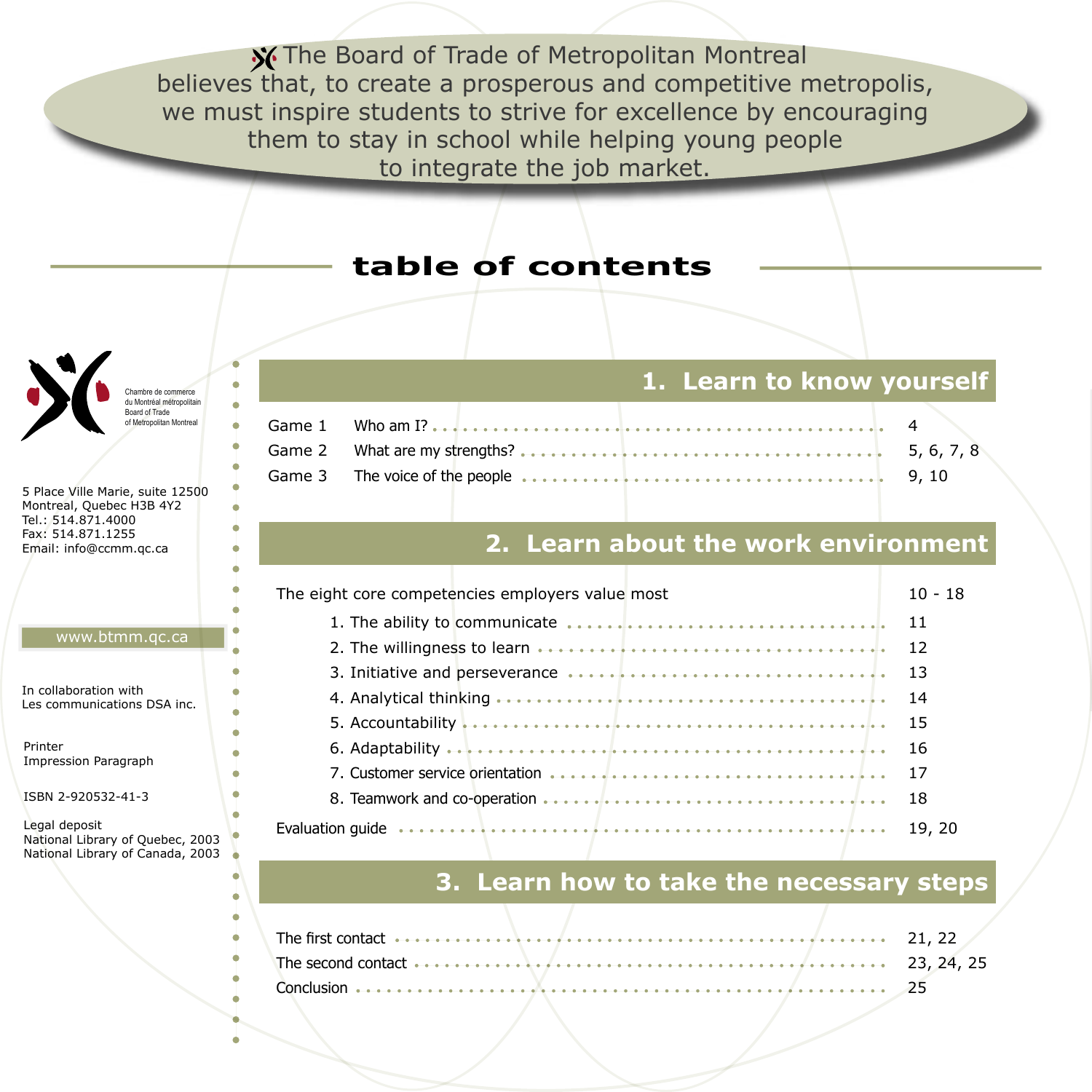#### **Learn to know yourself**

What is your dream job? Firefighter? Secretary? Carpenter? Lawyer? Teacher? Public relations officer? What kinds of jobs will be available to you when you finish your education? Will you have a choice? These are all very good questions!

Here is a guide to help you navigate the obstacle course between finishing school and starting your first job – whether it be temporary or permanent. One thing is certain: you already have the skills you need to do a good job! This will become clear to you as you play the assessment game presented to you here. It will help you to learn more about your own skills and abilities and, above all, the type of work that interests you most.

Whether you're applying for a job in an office or a fast-food restaurant, the same rule applies: employers are looking for competent workers. And competence can be learned.

*identify* the type of activity that suits you best so you can prepare for it;

**develop** a plan to build on your strengths and correct your weaknesses;

*be aware* **of** the needs of the marketplace (or your chosen field of activity).

**First of all ...**

... as with any serious undertaking, finding a job means identifying what you have to offer and what the market is looking for. In this "keys to unlocking the job market" game presented to you by the Board of Trade of Metropolitan Montreal, employment experts offer you a tool for assessing your abilities that can help you land your next job.

#### **Let's get started!**

First, you must take the time to study, absorb, and fully understand the ideas presented to you in this guide. They will help you not only in your approach to your studies but also in preparing your entry into the job market.

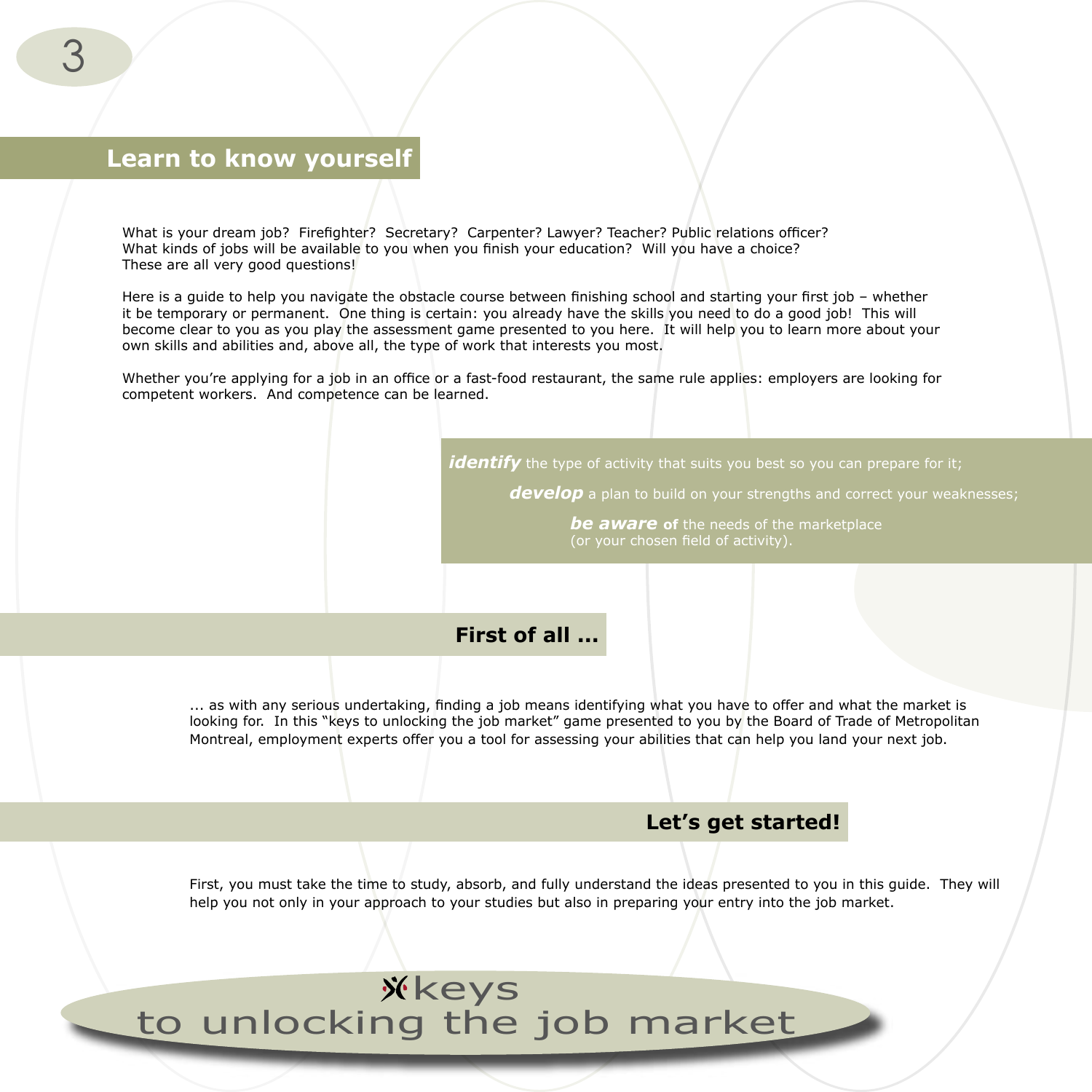## **Game 1**

## **Who am I?**

The objective of this game is to **create the most accurate possible portrait of your personality**. To help you in this process, don't hesitate to ask the help of any relatives, friends, or other adults you think will give you clear, objective, positive feedback. The idea is to create a foundation for analyzing your interests, your abilities, and your aspirations.

#### **From the following adjectives,**

- 1. Quickly tick off the ones that describe you best.
- 2. Then choose your top ten characteristics and circle them in green.
- 3. Then, from these ten, pick your five best qualities and circle them in red.

#### \***Analytical**:

someone who likes to analyze, considering individual parts rather than looking at them as a whole (see synthetic).

#### \***Empathetic**: someone who can identify with other people and feel

what they feel. \***Synthetic**: the opposite of analytical – someone who combines the parts or elements of an idea

to form a coherent, comprehensive whole.

|  | Agreeable          | <b>Discreet</b> | Hard-working  | Punctual        |
|--|--------------------|-----------------|---------------|-----------------|
|  | <b>Ambitious</b>   | <b>Dynamic</b>  | <b>Honest</b> | Reliable        |
|  | Analytical*        | Efficient       | Industrious   | Resourceful     |
|  | Attentive          | Empathetic*     | Likeable      | Responsible     |
|  | Clever             | Energetic       | Methodical    | Self-sufficient |
|  | Competitive        | Enthusiastic    | Optimistic    | Serious         |
|  | Conscientious      | Exacting        | Patient       | Sociable        |
|  | Creative           | Flexible        | Persevering   | Synthetic*      |
|  | Determined         | Frank           | Positive      | <b>Tolerant</b> |
|  | <b>Disciplined</b> | Generous        | Practical     | Well-balanced   |

#### **Feel free to add to this list if necessary.**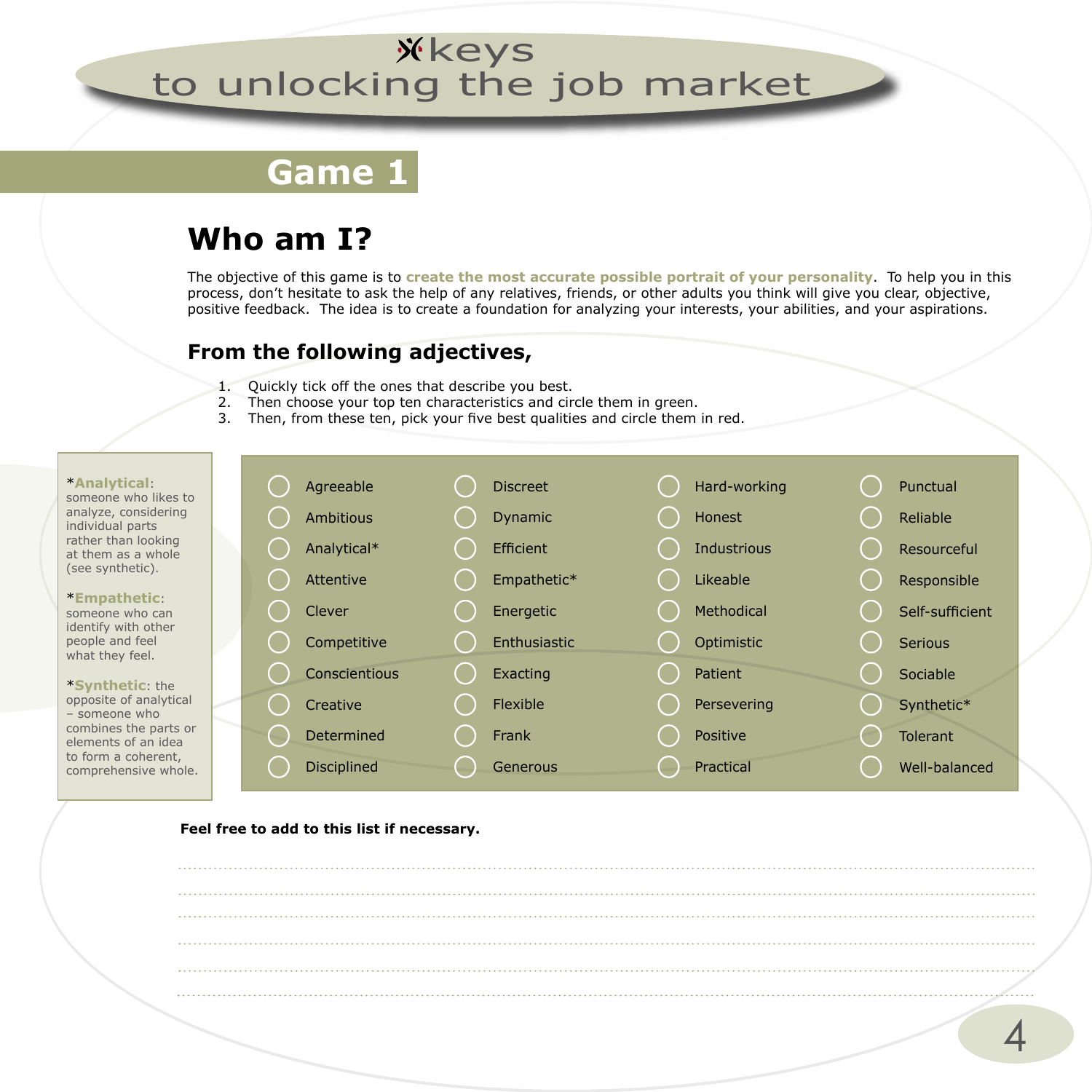## **Game 2**

## **What are my strengths?**

Your goal, in this game, is to make a short list of your biggest strengths based on the list of core competencies. You will also identify your biggest weaknesses so you can work on correcting them.

Don't be too hard on yourself. Identifying your strengths will give you a head start on your personal development.

> In the section "Learn about the work environment," pages 10-18, **we explain the key personality traits an employer will use to see if you are suited to a particular job or not.** Carefully reading the description of each one of these core competencies will help you identify your strengths in terms of the job market.

**Determine where you fit within each of the core competencies summarized below.** For each one, check the description that fits you best. To better understand the meaning of each core competency, read pages 10 – 18. Write down your results under the headings "MY STRONG POINTS" and "MY WEAK POINTS" on page 8.

#### **Willingness to learn:**

- I am intellectually curious (everything interests me)
- I am curious about what makes others tick
- I like to delve deeply into subjects
- I like to delve deeply into systems
- I like to study
- I like new things
- I have a good memory
- I like to do research

#### **Ability to communicate:**

- I like talking to people
- I can explain my point of view
- I can convey my ideas
- I can listen
- I like writing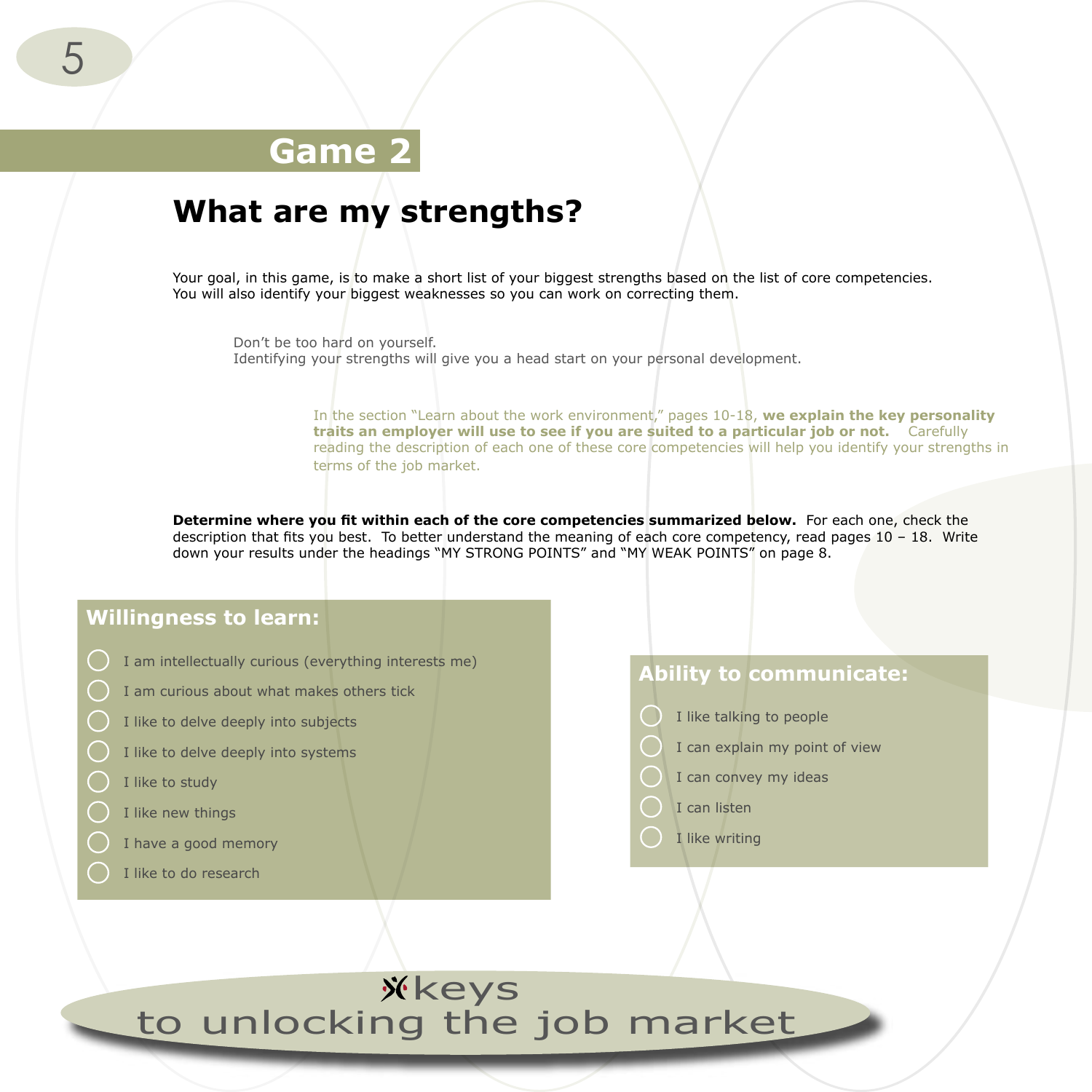**... Game 2**

#### **What are my strengths? Initiative and perseverance:** I like finding solutions I make decisions easily I like innovating I like finding original solutions **Accountability:** I don't discourage easily I'm self-confident I keep trying until I succeed I like being in charge I learn quickly Never forget I respect deadlines that your abilities are I like working under pressure developing, and you will I trust other people easily have an entire lifetime to I like being given responsibility help them grow! I speak easily about my difficulties The important thing is to I am able to assess my own performance keep working **Analytical thinking:** to improve them and to listen to the I am logical opinions of I am intuitive those close to **Adaptability:** you as well as I like checking my intuitions professionals you trust.I face my problems head on I like planning I like change I like organizing I like new challenges I am open to the suggestions of others I am open to learning new ways of working I adapt easily to new situations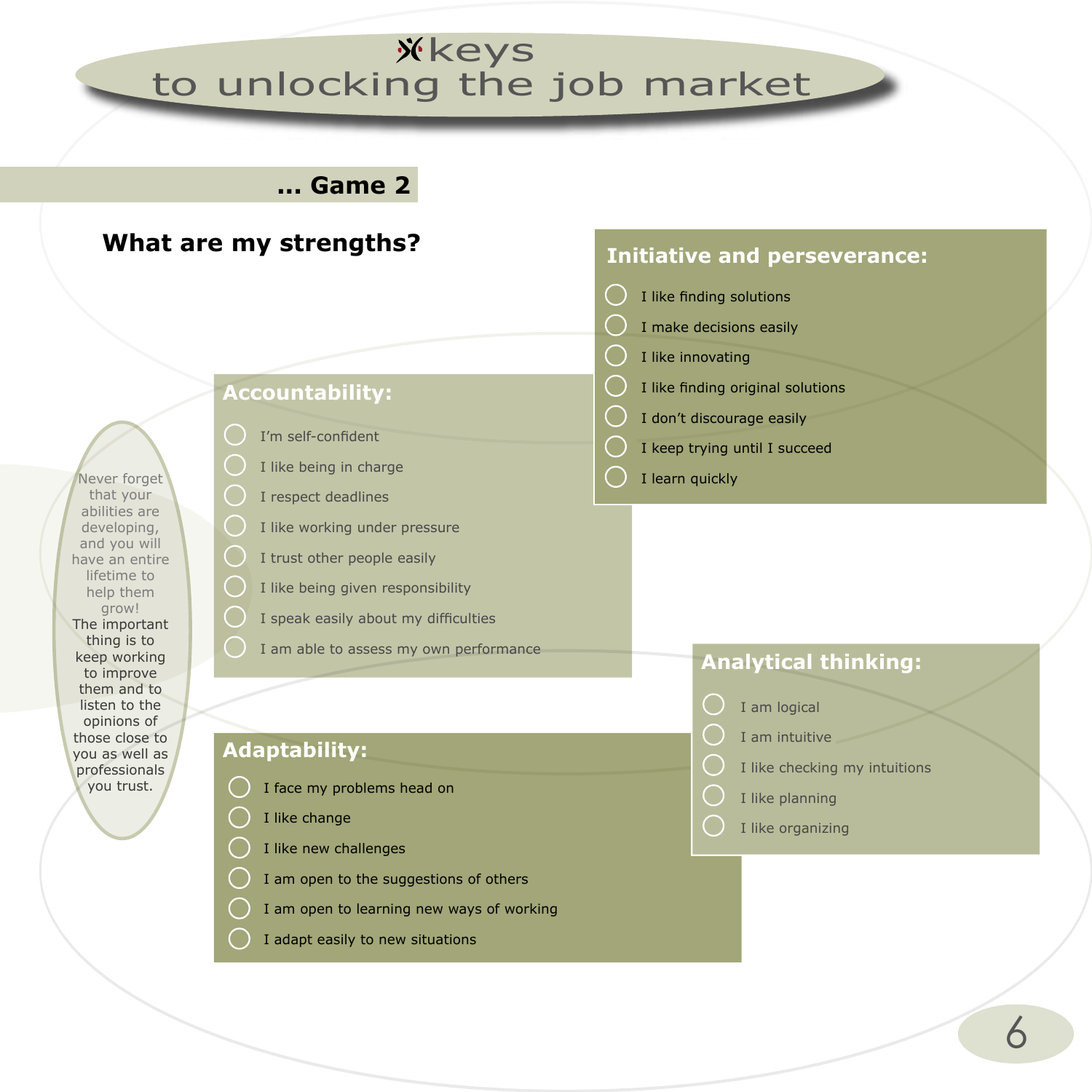

To complete the exercise and describe your personality more fully, select the phrases from the following lists that describe you best. These descriptions will be useful to you when writing your resume.

#### **My tastes:**

**\_**\_\_ I like intellectual work

I am skilful with my hands I like creating and inventing

I like being active, traveling I like being settled

- I like being useful, helping others
	- \_\_\_ I am as logical as a computer
	- I like creating Web sites or programs

List other activities if applicable:

## **Other clues:**

- \_\_\_ I like negotiating prices
- \_\_\_ I am skilful with my hands
- \_\_\_ I like mechanics\_\_\_I like sports
- \_\_\_ I like building\_\_\_ I like drawing

\_\_\_ I like inventing things

**Xkeys** to unlocking the job market

 $\lambda$  and the contract of  $\lambda$  and  $\lambda$  and  $\lambda$  and  $\lambda$  and  $\lambda$  and  $\lambda$  and  $\lambda$  and  $\lambda$  and  $\lambda$  and  $\lambda$  and  $\lambda$  and  $\lambda$  and  $\lambda$  and  $\lambda$  and  $\lambda$  and  $\lambda$  and  $\lambda$  and  $\lambda$  and  $\lambda$  and  $\lambda$  and  $\lambda$  and  $\lambda$  an  $\overline{\phantom{a}}$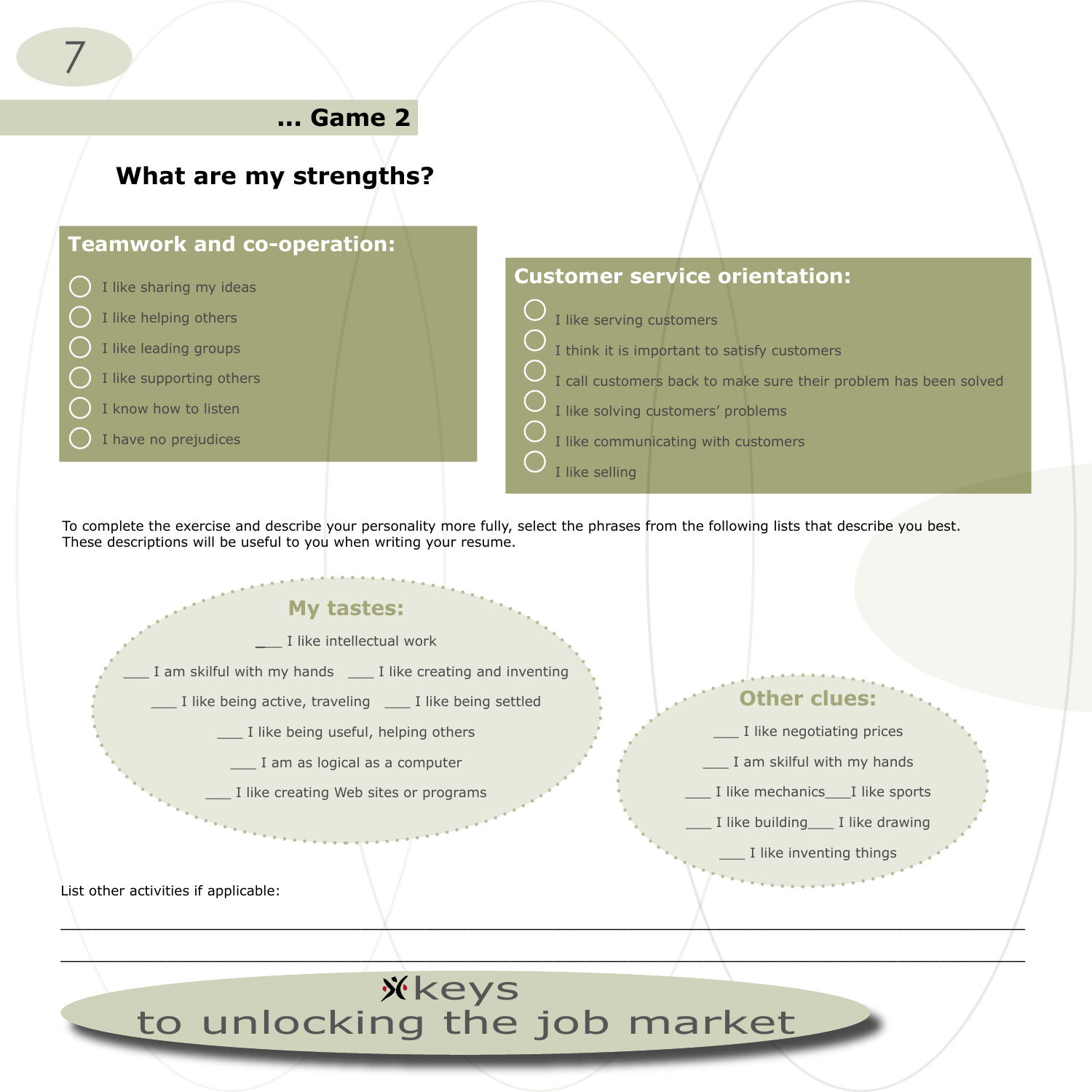## **... Game 2**

## **What are my strengths?**

|                                           | <b>My preferences:</b>                                         |  |  |  |  |  |  |
|-------------------------------------------|----------------------------------------------------------------|--|--|--|--|--|--|
|                                           | Working alone<br>Working in groups                             |  |  |  |  |  |  |
|                                           | Working inside<br>Working outdoors                             |  |  |  |  |  |  |
|                                           | Working for a small company (2-20)                             |  |  |  |  |  |  |
| Working for a medium company $(20 - 150)$ |                                                                |  |  |  |  |  |  |
|                                           | Working for a very large company                               |  |  |  |  |  |  |
|                                           | Working for a public service (a municipality or government)    |  |  |  |  |  |  |
|                                           | Working for a not-for-profit organization (devoted to a cause) |  |  |  |  |  |  |
|                                           | Being my own boss                                              |  |  |  |  |  |  |
| MY STRONG POINTS                          |                                                                |  |  |  |  |  |  |
|                                           |                                                                |  |  |  |  |  |  |
|                                           |                                                                |  |  |  |  |  |  |
| MY WEAK POINTS                            |                                                                |  |  |  |  |  |  |
|                                           |                                                                |  |  |  |  |  |  |
| .                                         |                                                                |  |  |  |  |  |  |

## **The final step**

After reviewing the answers to the questions in the **"Who am I?"** section, (pages 4-8), you should be able to give a more accurate description of your personality.

How will you use this information?

During an interview, it will help you to speak more confidently. Knowing yourself better, you will be more sure of yourself.

> Knowing the outstanding features of your personality will make it easier for you to write your resume and fill out a job application. Your analysis of your personality will be useful in preparing a more personal and effective document.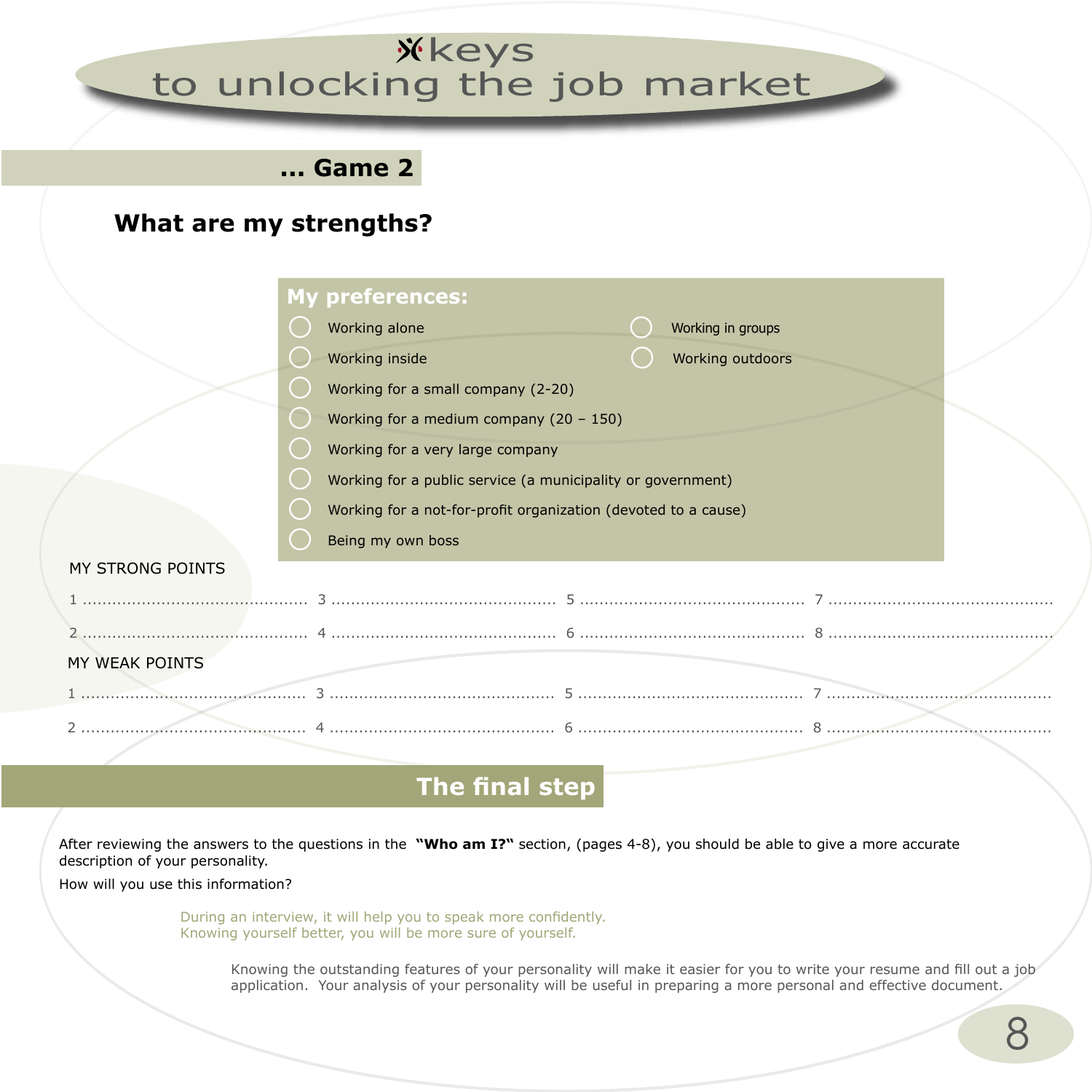## **Game 3**

## **VOX POP**

This exercise will help you see how well you meet the criteria of others.

Students and employers participated in our game by answering the following question: *What are the five top qualities of a good employee?* Each employer answered in terms of their own type of company.

Circle or underline the qualities mentioned by **the students and employers** that you think are essential.

#### **The following is a summary of the major qualities suggested by:**

Ms. Manon Blondin, Communications consultant • Mr. Michel Daigle, Human potential development consultant, Communic.aide Michel Daigle • Mr. François Laurin, Financial consultant • Ms. Chantal Bouvier, vice-president, Clientele and communications, Société en commandite Stationnement de Montréal

• Mr. Robert Guay, director, Subscription development, Compensation fund, FTQ • Mr. Raymond A. Beaulieu, vice-president, Human resources, ABB • Mr. Marc André Morel, speaker, Morel Leadership Inc. • Mr. Pierre J. Cyr, president, Le Clan Panneton • Ms. Johanne V. Cantin, assistant director, Employee Donations Program, Bell Canada • Ms. Guylaine Couture, president, Alternative GC Inc. • Mr. Érik Moisan, consultant, Investment and management, Scotia Capitals.

**Honesty, a positive attitude, good communication skills, the ability to handle stress, competence, motivation, the desire to learn, openness to change, a team spirit, perseverance, leadership, a desire to improve, a sense of ethics, a sense of responsibility, reliability, punctuality, resourcefulness, vitality, loyalty, initiative, courtesy, participation in the work environment, a customer-service orientation, concern for a job well done, devotion to one's work, diplomacy, respect for others, the ability to accept criticism, decisiveness, maturity.**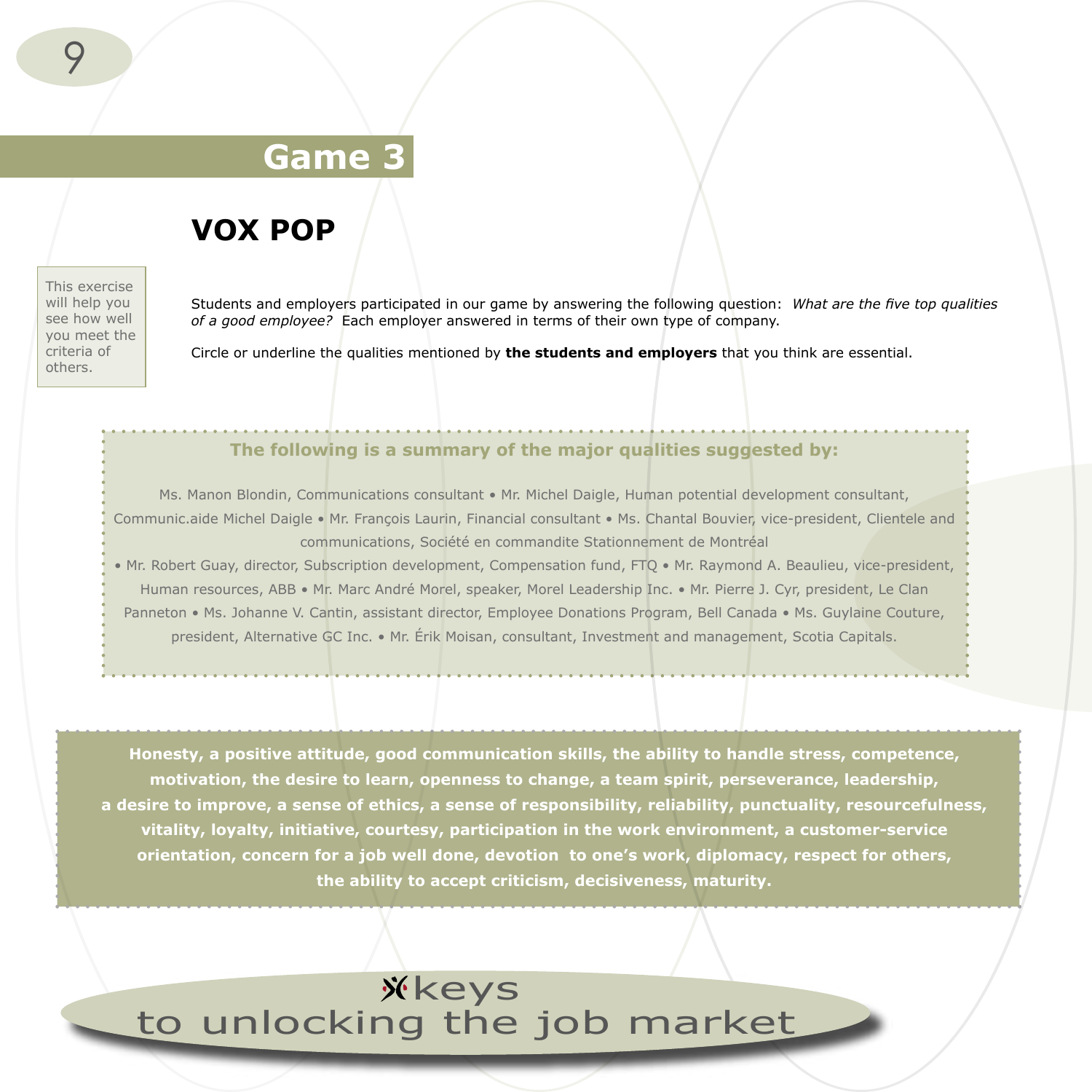## **... VOX POP**

A few hundred students in their fourth and fifth years of high school were also kind enough to answer our question: What are the top five qualities of a good employee? Their answers are worth a second look.

Four major qualities received the unanimous vote of the students. *These were:*

- Be punctual
- Be responsible/serious
- Be respectful towards colleagues and yourself
- Be competent/intelligent/educated

#### Then, in order of popularity:

- Be a hardworker/devoted to your work
- Be self-sufficient/resourceful
- Be a fast learner/adaptable
- Communicate well
- Be creative/innovative
- Be committed to continuous improvement
- Be motivated/enthusiastic
- Love your work/be passionate about your trade or profession
- Be a good organizer/know how to organize yourself/be a leader
- Accept the consequences of your actions
- Respect deadlines
- Be able to plan your work
- Be respectful to your employer
- Not know the meaning of the word "impossible"
- Be able to set goals
- Know how to do your job
- Be well informed about your market
- Do more than is asked of you

Be persevering, energetic, polite, flexible, attentive, realistic, open-minded, calm, efficient, practical, stable, kind, helpful, pleasant, cheerful, clean, available, regular.

● Be patient • Be friendly ● Be honest  $\bullet$  Be disciplined ● Be loyal

● Be a team player • Give your all

## **Learn about the work environment**

#### THE EIGHT CORE COMPETENCIES EMPLOYERS VALUE MOST

These days, employers are interested in more than just technical skills. Other qualities have also become essential.

*Mastery of a second language* (in the context of globalization, knowledge of a third language is also becoming an important asset)

*The ability to efficiently use new information and communication technologies.*

*Know-how, communication skills, a positive attitude, the ability to work in a team, and adaptability* are all components of an assessment grid used by more and more employers.

Based on recent research in human resources management, the Board of Trade of Metropolitan Montreal conducted a survey that led to the identification of eight core competencies deemed essential by companies. These eight competencies form the cornerstone of a personality meeting the expectations of employers. They will be of great help to you in setting yourself apart from other candidates in a market where personal qualities are as important as technical and vocational skills.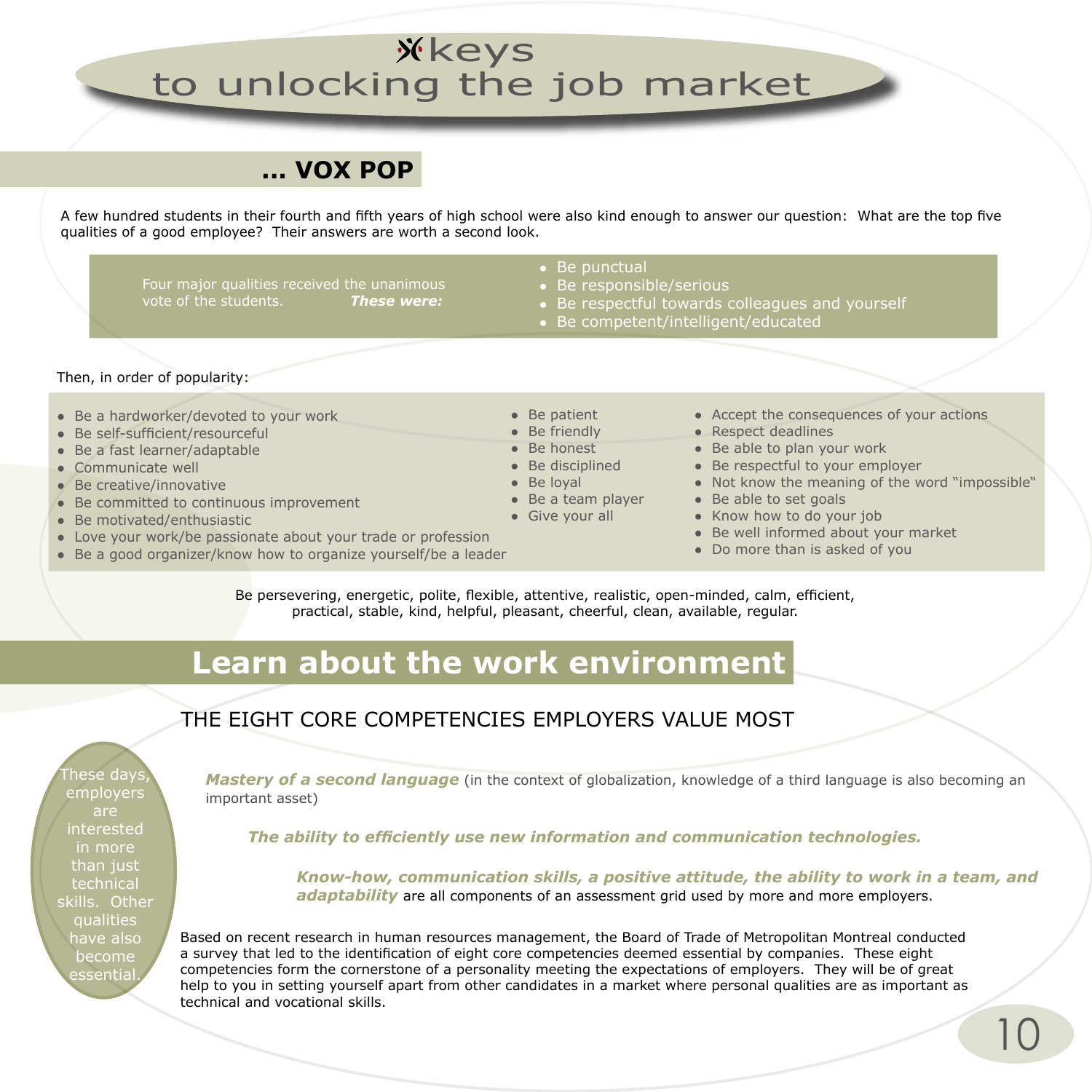## **Ability to communicate**

*Ability to communicate*

refers to the efficient interaction with other people and groups. The individual shows an ability to express himself/herself clearly and in an articulate way, structures his/her ideas properly, adapts his/her vocabulary and the message to the audience. This *ability to* 

#### *communicate*

includes the ability to listen, to make sure that the other person understand and to react precisely and appropriately when interacting with other people or groups. This competency includes respecting the opinions of others, even when they differ.

- **<sup>T</sup>hi<sup>s</sup> <sup>m</sup>eans... making sure** that others really understand the message
	- **deferring judgement** on what someone is saying and focusing more on finding out additional information
	- **recognizing** when someone's non-verbal behaviour (e.g. eye contact and body posture) does not match what they are saying
	- **not hesitating** to speak in order to share a point of view
	- **preparing** written communications and oral presentations
	- **understanding** a customer or co-worker enough to predict and prepare for their reactions

- assuming that if a customer or co-worker has something to say they will say it
- finding a solution for someone else's problem
- accepting what is said at face value without considering nonverbal clues
- responding only to what a customer or co-worker is telling or ignoring the feelings behind the words
- giving a presentation without being prepared
- not being prepared for possible reactions and not being able to deal with them effectively

## **Benefit<sup>s</sup>**

- Better relationships with your customers, co-workers and partners
- Better understanding of stated and unstated concerns
- Increased ability to adapt your communication to your audience
- Increased ability to influence your partners and/or customers and to get their collaboration

**Rathe<sup>r</sup> <sup>t</sup>han...**

- Higher level of credibility and trust from your peers, superiors and customers
- Development and strengthening of your network of contacts
- Increased effectiveness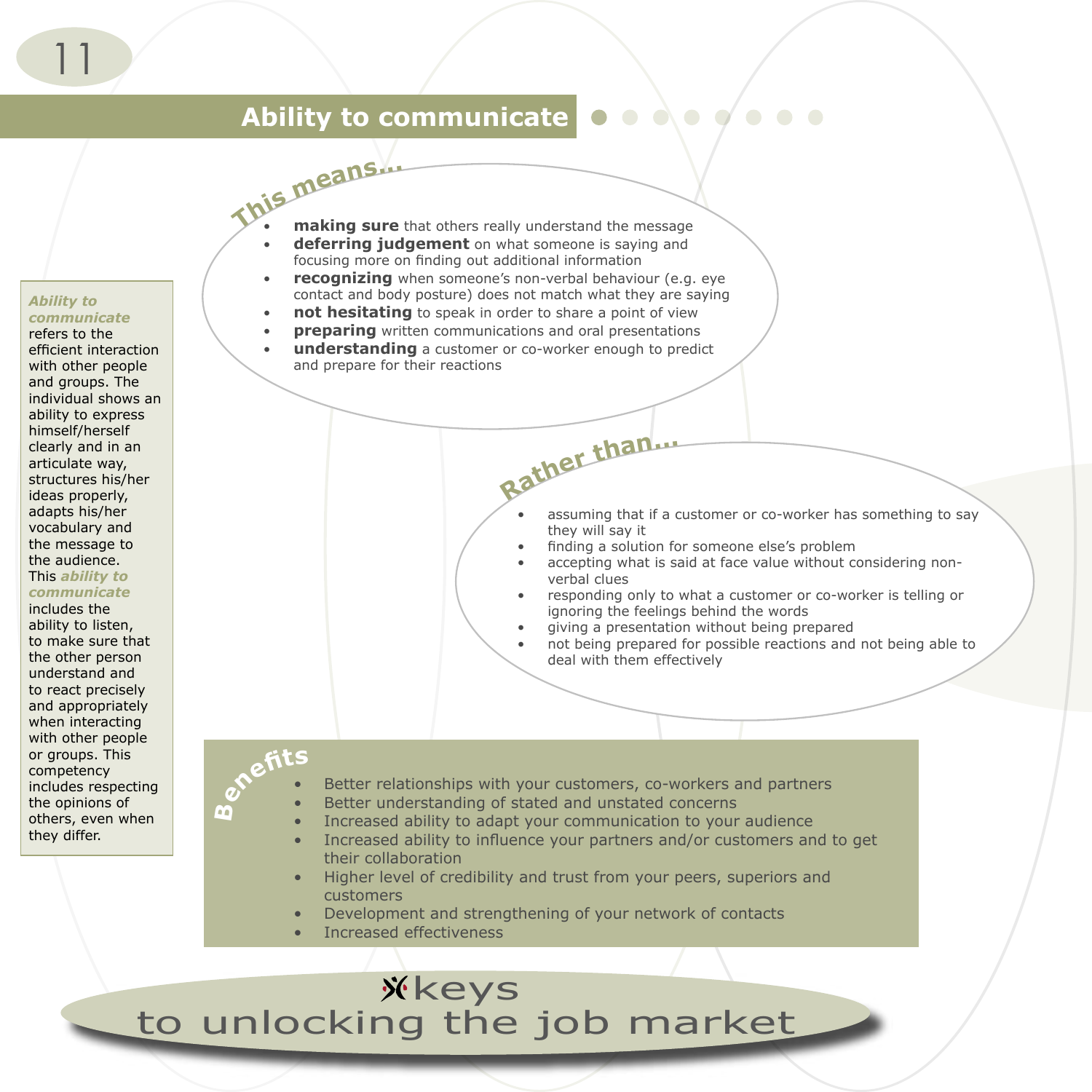## **Willingness to learn**

*Willingness to learn* is knowing one's strengths and one's personal and professional development needs. It means being open to constantly-changing environments and taking action improving the performance and contributions to the organization. This competency includes an openness and a willingness to look for learning opportunities. It also implies the presence of intellectual curiosity in order to broaden and enrich the skills and fields of expertise.

- **knowing** where one should improve
- **Thi<sup>s</sup> <sup>m</sup>eans...** • **trying** to know how and why a procedure needs to be done a specific way
	- **questioning** and understanding what a customer or co-worker requires
	- **being** uncomfortable with errors in data, taking steps to resolve them and learning more on a subject
	- **researching** information in a specific field of expertise
	- **personally** investigating problems to understand what went wrong
	- **being curious** about the evolution of the industry, competition and products
		- **Rathe<sup>r</sup> <sup>t</sup>han...** only stating the correct procedure or only giving the steps to solve a specific problem
			- doing what is asked without understanding the customer's or co-worker's needs
			- continuing with an assignment based on suspicious information without investigating further
			- creating marketing plans based on superficial knowledge about the market
			- assuming if the customer needs any additional information, they will ask questions

#### **Benefit<sup>s</sup>** Increased ability to find solutions for your customers' needs • Better sales results • Recognition of your expertise from your customers, co-workers and superiors • Increased customer satisfaction • Increased autonomy • Increased effectiveness in building business proposals Better positioning of your offer with regard to competition

Personal satisfaction in being recognized as an expert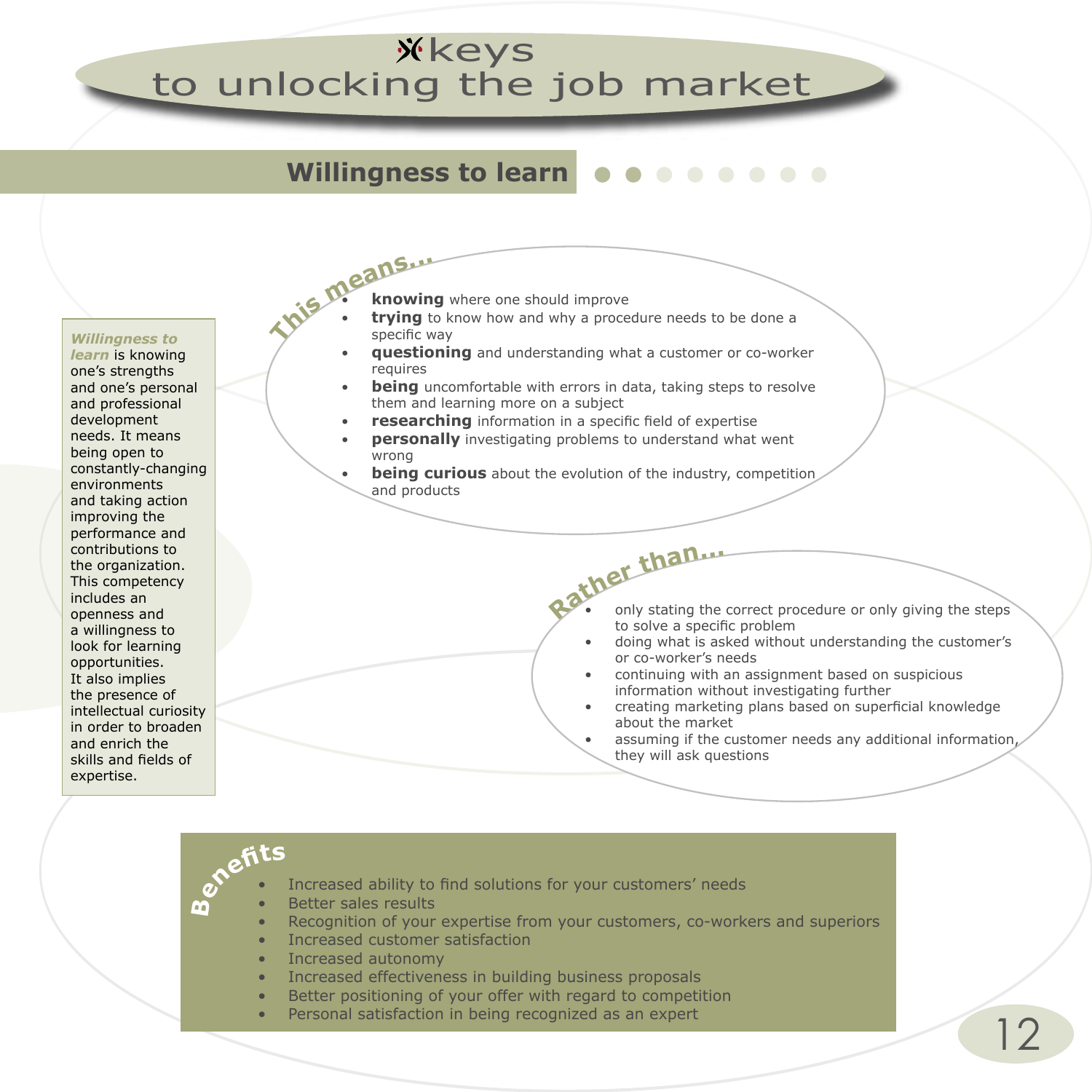#### **Initiative and perseverance**

#### *Initiative and perseverance*

#### refer to an

individual who acts and does things instead of simply thinking about what should be done. An individual with initiative works with enthusiasm and energy, acts without waiting for others, and does not hesitate to get involved when necessary. Perseverance expresses a strong willingness to get results and not giving up in the face of obstacles or problems.

- **Thi<sup>s</sup> <sup>m</sup>eans...** recognized seizing a business opportunity that no one else has
	- **resolving** potential crises before they happen
	- **suggesting** courses of action that others can take to improve profitability and service
	- **volunteering** information or pointing out potential problems about work, even if not directly involved
	- **identifying** things that should be done that one's supervisor/team may be unaware of, and bringing it to their attention
	- **obtaining** information concerning the reasons for a problem and addressing it better or finding an alternative solution
		- **Rathe<sup>r</sup> <sup>t</sup>han...** reacting to competitors' only after business has decreased
			- waiting until customers call
			- not offering ideas when you feel that things should be done differently
			- keeping to yourself even if others are heading in the wrong direction
			- performing exactly what supervisor/team has requested even when you foresee problems
			- giving up when a problem occurs and justifying it by saying you accomplished your part as requested

## **Benefit<sup>s</sup>**

- Better sales and operation results
- Increased autonomy
- Increased satisfaction of clients and superiors
- More time for activities that generate opportunities
- Increased professionalism
- Increased trust from your peers, superiors and clients
- Greater personal satisfaction in reaching goals in spite of obstacles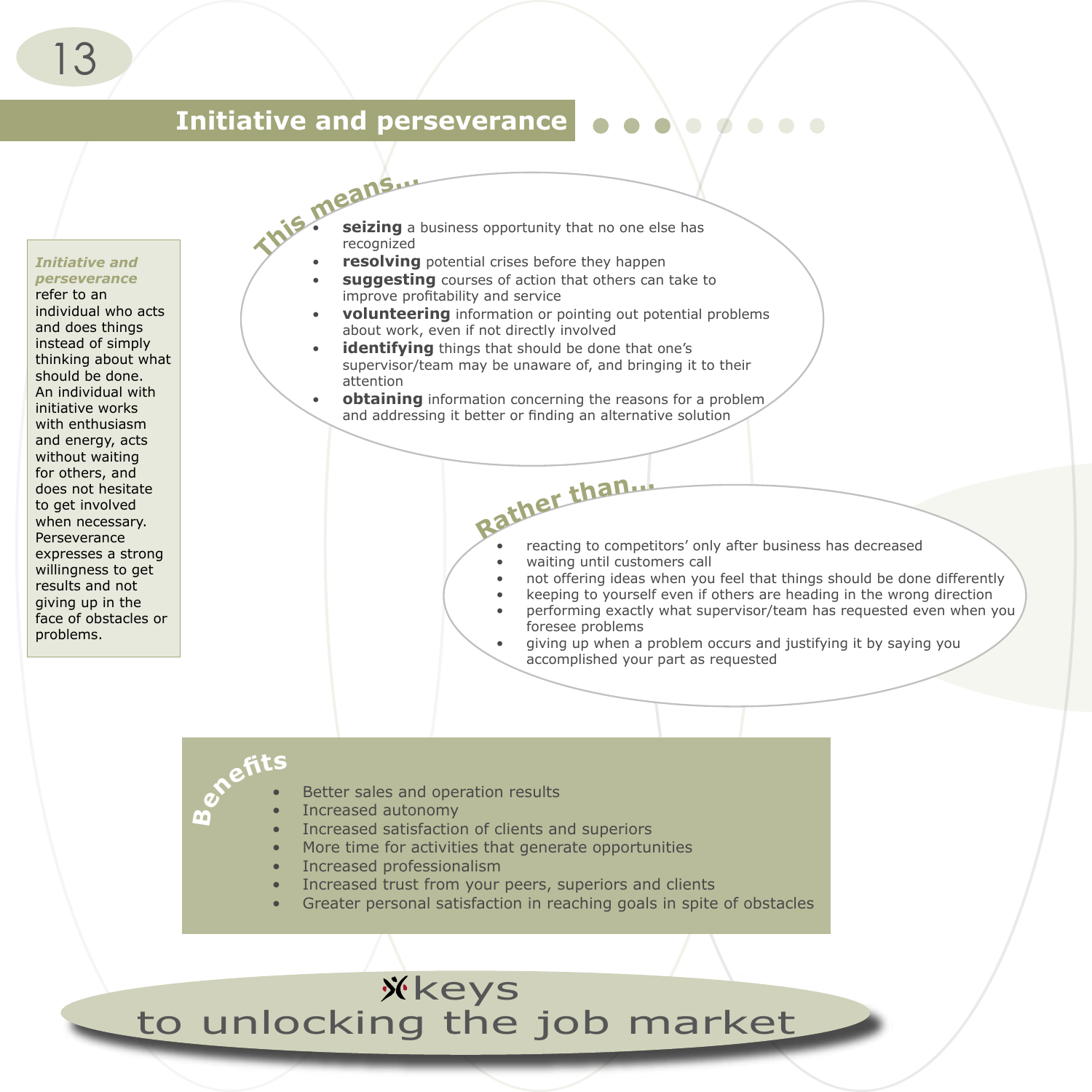## **Analytical thinking**

*Analytical thinking* is

the ability to understand a situation by breaking it into its components and to recognize major or underlying issues in complex situations. It refers to the ability to organize information in a systematic way, to compare the various aspects of a problem or a situation and to identify causal relationships (If...then...) to solve a problem, to adapt oneself, to take action or to make a decision according to preestablished criteria and objectives.

**Thi<sup>s</sup> <sup>m</sup>eans... thinking** about the causes which led to it, when a problem occurs

- **thinking** ahead regarding the outcome of an action
- **thinking** through the steps of a new initiative or process before taking action
- **classifying** customers by industry, size, geography, etc. and considering the needs of each segment

**Rathe<sup>r</sup> <sup>t</sup>han...** explaining or thinking about problems in a vague and general way

- doing work as it comes without thinking about how it might relate to deadlines or other work
- launching immediately into a new project, developing a plan, and dealing with problems "on the fly"
- trying to come up with a strategy based on intuition instead of reliable data

# **Benefit<sup>s</sup>**

- Improved quality of your decisions
- Increased ability to make well-supported recommendations
- Increased ability to innovate
- Increased ability to develop an action plan, to understand strategic issues and to provide for alternative solutions and contingency plans
- Higher level of credibility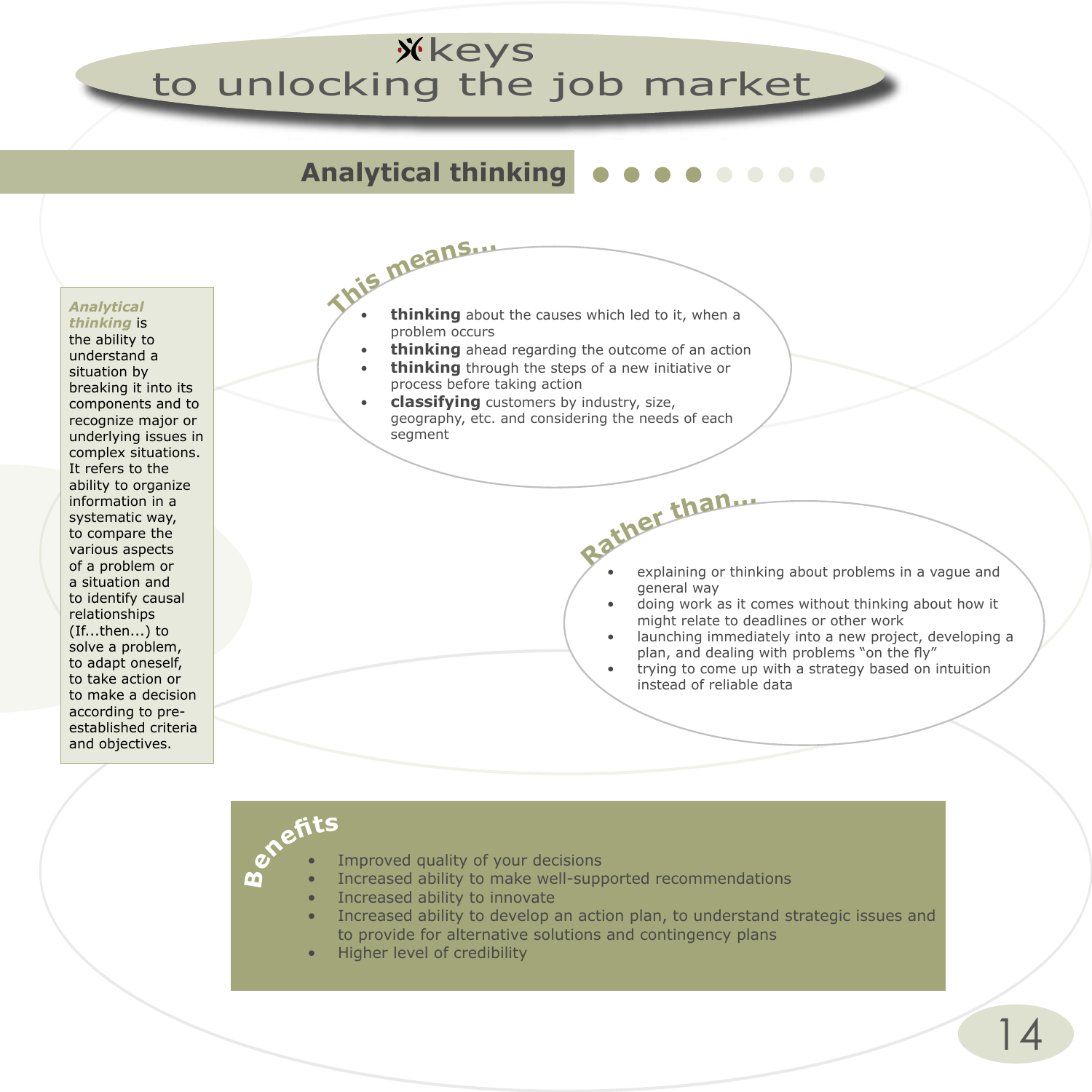## **Accountability**

#### *Accountability*

is the willingness to feel personally responsible for the proper execution of tasks, assignments or projects. A responsible individual cares about reaching goals and meeting deadlines. They take on the results of their work. They show initiative and ask for support when needed in order to better reach their goals, and show flexibility in readily adapting to a constantly-changing environment. The responsible individual knows how to make decisions that are profitable for the organization without being afraid of putting aside their personal goals.

- **Thi<sup>s</sup> <sup>m</sup>eans... assuming responsibility** so that an assignment is done within the time frame and objectives established
	- **managing** priorities and developing a work plan to fulfill the commitments made
	- **delegating** with judgement
	- **sincerely believing** that others have potential
	- **openly communicating** problems or obstacles encountered
		- **Rathe<sup>r</sup> <sup>t</sup>han...** blaming the system and others when the job is not done
			- accepting any job without assessing and negotiating deadlines
			- getting rid of fastidious tasks by passing them on to coworkers
			- putting everything on one co-worker because you think they are the only one that can do the job right
			- being evasive about time and result requirements

#### **Benefit<sup>s</sup>**

- Increased motivation for your team
	- Better use of the time of your team
	- Better team spirit
	- Improved results in a shorter time frame
	- Better use of the potential in your team
	- Less pressure
	- Higher level of credibility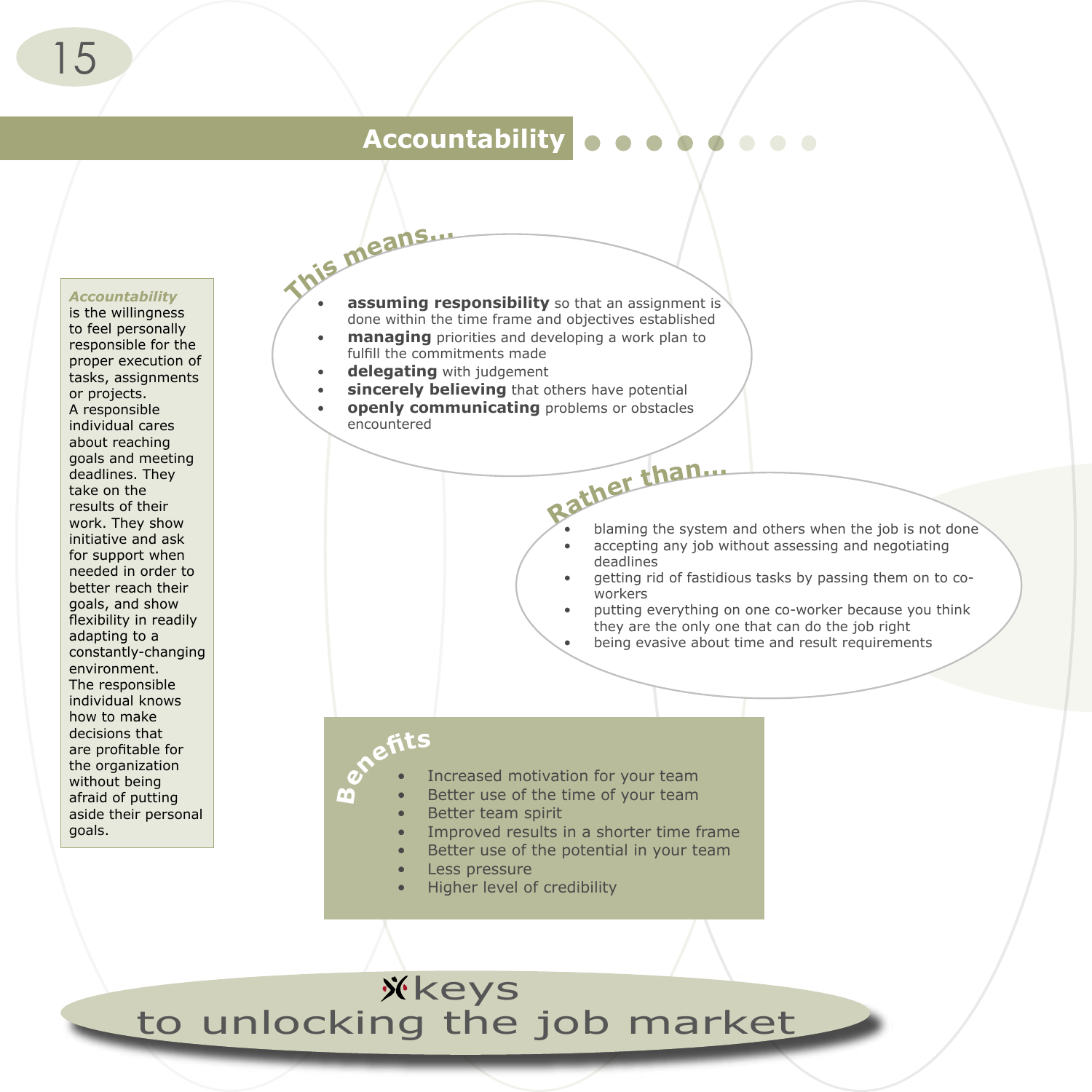## **Adaptability**

*Adaptability* is the ability to adapt to and work effectively with a variety of situations, individuals or groups that may have differing methods or interests. This competency refers to the ability to understand and appreciate different or opposing views and to adapt one's approach accordingly. An individual who demonstrates the ability to adapt, perceives and reacts positively to change and accepts it easily in his/her organization or responsibilities.

- **Thi<sup>s</sup> <sup>m</sup>eans...** • **changing** work plans when urgent problems arise even though the changes may involve extra work
	- **working** effectively with supervisor/team even though one prefers to do things differently
	- **having** an open mind to new and different ways of thinking and working
	- showing a willingness to work in a dynamic and changing environment

- ignoring problems and sticking to the original work plan
- disliking what the supervisor/team says and not doing the work because you prefer to do it differently
- rejecting new ideas or methods

**Rathe<sup>r</sup> <sup>t</sup>han...**

• resisting and criticizing any change that might have an impact on the work

# **Benefit<sup>s</sup>**

- Improved relations with colleagues
- Improved quality of your work
	- Recognized as a innovative and creative person
	- Increased progress on both professional and personal levels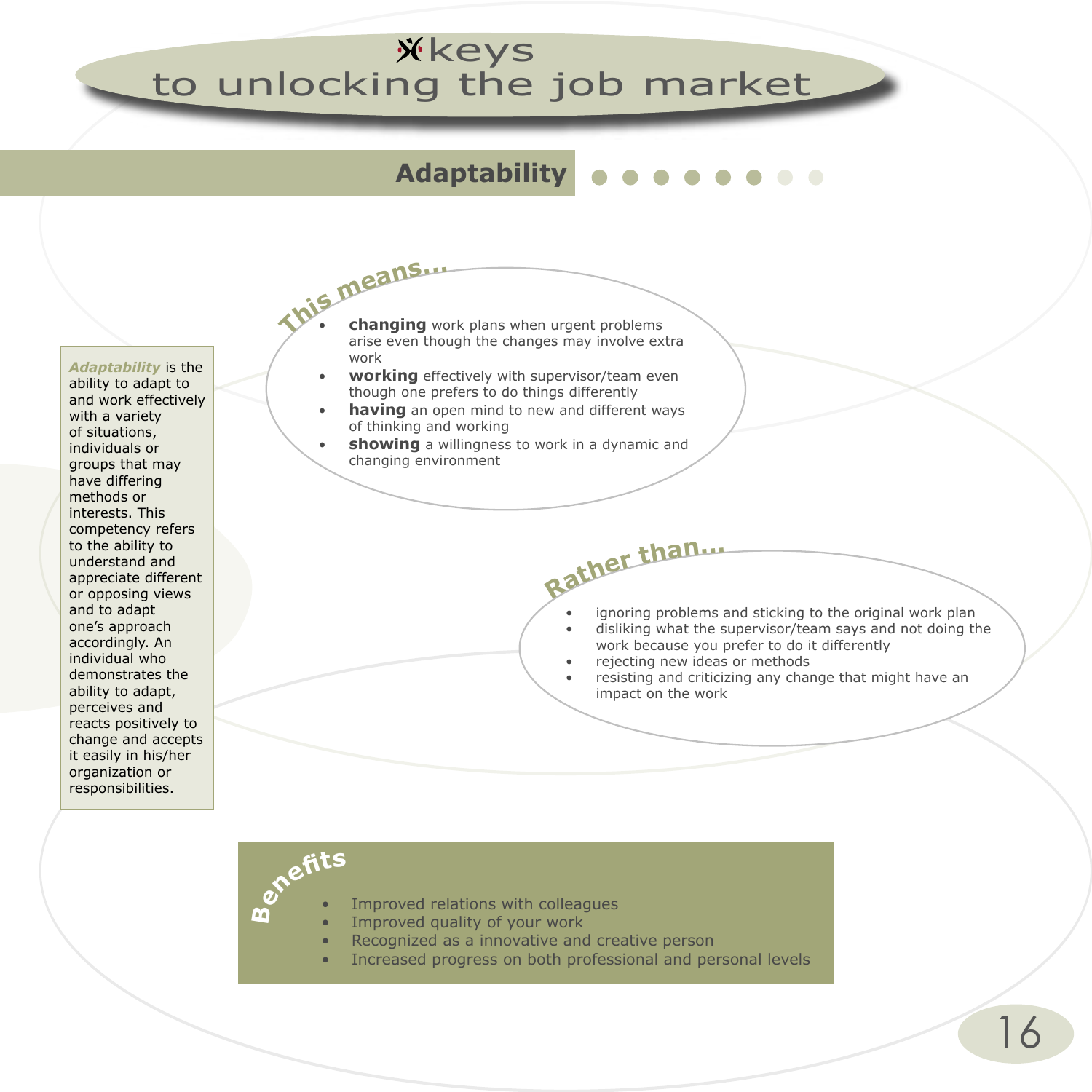## **Customer service orientation**

#### *Customer service*

*orientation* refers to the desire to help or offer quality services or products to internal or external customers. The main concern of an individual dealing with customer service is the customer: identifying the customer's needs, expectations and priorities. This competency refers to the concern to bring added value to any action in order to meet or even exceed the customer's expectations. The individual is rigorous and honest in his/her relationship with customers and makes sure that problems are solved quickly.

- **Thi<sup>s</sup> <sup>m</sup>eans... using** all knowledge and abilities to determine what would be best for the customer
	- following up to ensure that commitments made to the customer are kept
	- **taking** responsibility to resolve a customer's problem or address their needs
	- **asking** the customers questions in order to better understand their needs

## *<u><b>a***ther than**...</u>

- only doing what will be fastest or easiest
- assuming everything has been done because you delegated the job
- washing your hands of a customer's problem by passing it to someone else
- only following the usual processes or procedures

## **Benefit<sup>s</sup>**

- Increased effectiveness
- Higher level of credibility
- Better relationships with your customers
- Better positioning in your market
- Maintaining your customers
- Increased ability to find new customers
- Development and reliability of your network of contacts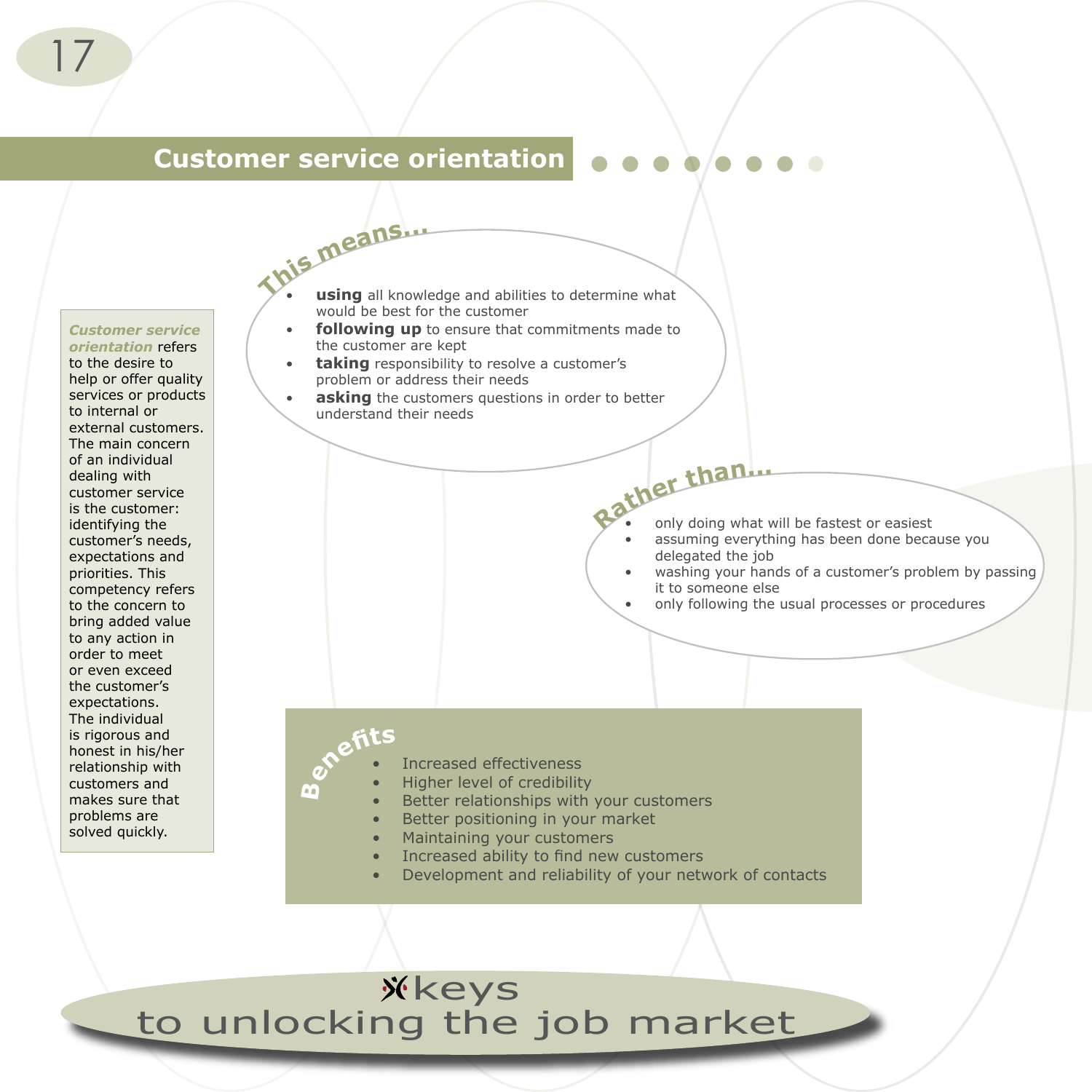## **Teamwork and co-operation**

#### *Teamwork and co-operation* is

based on the desire to work as part of a team. This refers to commitment, the understanding and the respect of each role and contribution. A team worker, capable of cooperation, knows how to win the trust of others and encourages participation and the sharing of knowledge. This individual is equally concerned about the job at hand and the relationships between people.

- **Thi<sup>s</sup> <sup>m</sup>eans... seeking** out the skills, ideas and viewpoints of other team members
	- **readily sharing** experiences and knowledge that can contribute to achieving the team's objectives
	- **keeping** others informed and up-to-date about any relevant or useful information
	- **supporting** and encouraging other team members when they make a contribution
	- **demonstrating** respect for team members by speaking of them in positive terms
		- **Rathe<sup>r</sup> <sup>t</sup>han...** • choosing to work alone in order to finish the job instead of seeking the assistance of others
			- withholding information from the team
			- attending team meetings without contributing
			- engaging in win-lose competition with other members of the team
			- expressing negative expectations and opinions of team members

# **Benefit<sup>s</sup>**

- Better relationships with your co-workers and partners
- Increased effectiveness for you and your team
- Better team spirit and an improved climate within your group
- Less competition among people
- Better circulation of information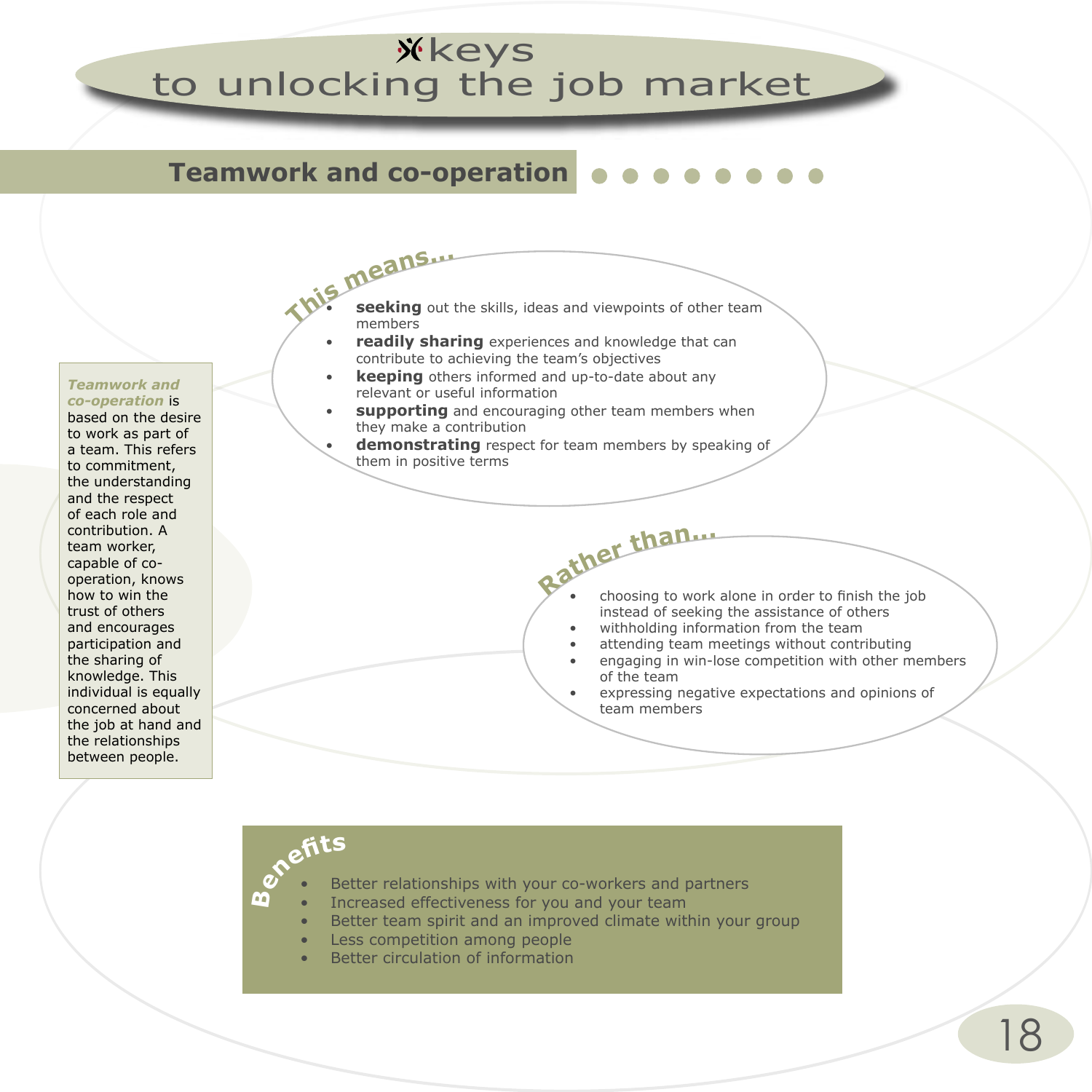## **Evaluation guide**

This questionnaire was designed to help employers evaluate the core competencies of job applicants. A few questions are listed for each of the eight competencies. Read them carefully. You might have to answer them during an interview. You could also use these questions to help you prepare for an interview by writing short answers or finding the answers to the questions among the eight core competencies outlined on pages 10-18.

#### **Ability to communicate**

- 1.1 Can you describe a situation where you had to solve a communication problem with a co-worker? With your immediate supervisor? With one of your employees? How did you do it?
- 1.2 How do you let a co-worker know what you like about them? What you do not like?
- 1.3 If you had to speak briefly about how to establish effective communications, what would be your main ideas?

## **Analytical thinking**

- 2.1 Can you describe the most difficult problem you had to solve in your present or past job? What did you do? What was the outcome?
- 2.2 Describe the steps you take to analyze a complex situation or to solve a problem.
- 2.3 Describe the most difficult decision you had to make. What were the issues? How did you reach a solution.

#### **Willingness to learn**

- 3.1 What did you do in the last 2 3 years to keep your professional skills up-to-date? To learn new ones?
- 3.2 What important skills did you learn in the past five years that can benefit a new employer?
- 3.3 Who had the strongest influence on your personal learning style? Speak about this person. What did they show you?

#### **Initiative and perserverance**

- 4.1 In one of your former jobs speak about the most challenging project you had to lead the implemented change. What were the obstacles? How did you overcome them? Was the change successful? Was the change permanent or temporary?
- 4.2 Describe a situation where one of your suggestions was successfully implemented. Speak about the kind of initiative you showed in your last job.
- 4.3 Ideas or suggestions we consider to be very good are sometimes rejected by our supervisors or co-workers. What do you do then? How do you manage to get others to reconsider their initially unfavourable evaluation?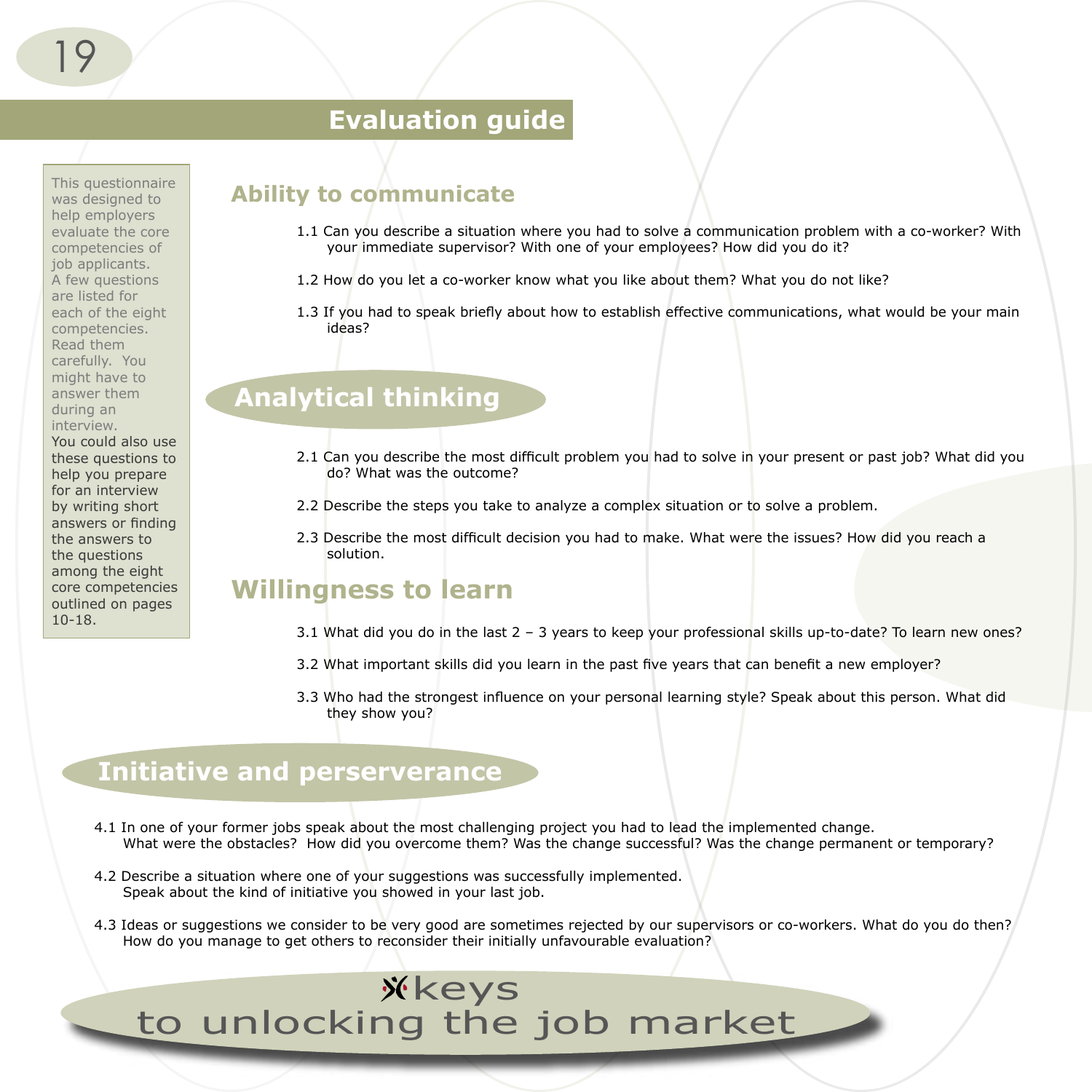## **... Evaluation guide**

## **Accountability**

- 5.1 What are the most important principles or values that guide your professional life? Have these values changed over the years?
- 5.2 Describe a work experience when you had to fight in order to defend an opinion or a decision that you believed to be fair even if most of your co-workers thought the opposite.
- 5.3 How do you react when you realize that the person who asked you to do a job is not satisfied with it? How do you react when someone asks you with valid reason to improve your work or your behaviour?

### **Adaptability**

- 6.1 How would you qualify your level of openness to change? How did your ability to adapt to new situations evolve over the last few years? What is the most difficult change you had to go through at work? How did you manage to resist the temptation to go back to your old habits?
- 6.2 According to you, what is the best attitude to adopt towards people who are opposed to change? Towards people who denigrate the validity of a change initiative?
- 6.3 Your supervisor tells you that they plan to make changes that will have an impact on your job. What comes to your mind first? What questions would you like to ask him/her? How will you manage to put your ideas forward?

#### **Customer service orientation**

- 7.1. Speak about your personal understanding of teamwork. What makes it work? What makes it fail? What does the supervisor have to do to promote teamwork? Do employees have a role to play?
- 7.2 What can we do to make sure our co-workers feel like helping us? To increase their trust in our professional skills?
- 7.3 Speak about the kind of relationships you like to establish with your co-workers. Are you more of a "lone wolf" or do you look for opportunities to interact with others? Are you considered a team player? Why?

## **Teamwork and co-operation**

- 8.1 Have you ever started a small "business", even when you were very young? How did you develop your business? What did you learn about customer relationships? How did you increase your customers? What did you do to retain them?
- 8.2 What do you do to make sure that the people who use your services, both inside and outside the organization, are satisfied?
- 8.3 We all make mistakes in our relationships with customers. Speak about one of your mistakes. What lessons did you learn from it? How do you avoid making other mistakes with your customers?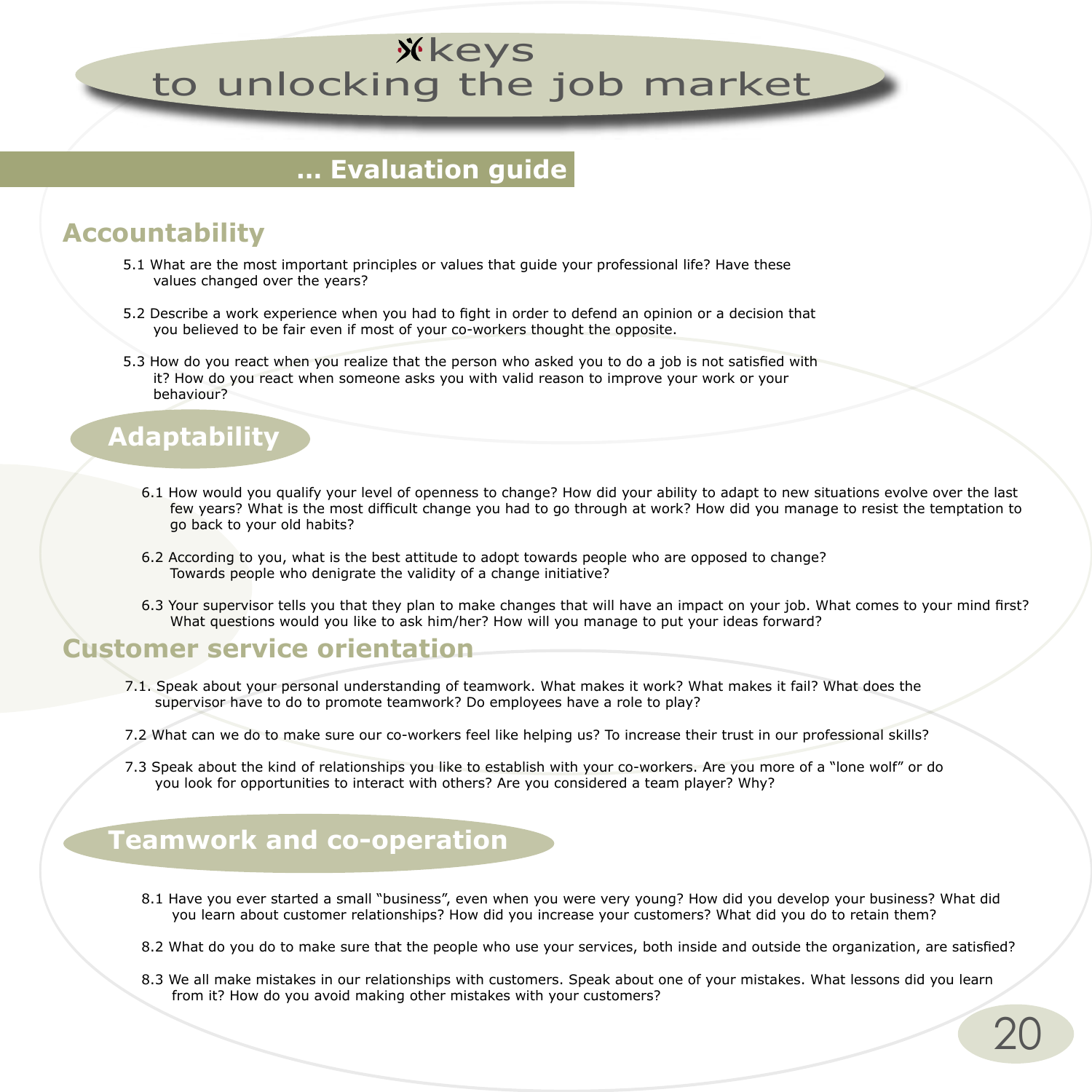## **Learn how to take the necessary steps**

#### **Take action**

#### *Preparation*

will help you realize, for example, that you won't do well in sales if you hate the telephone or the mere thought of talking to a stranger makes you panic!

To find a job and navigate the labyrinth of study choices that will help you reach your goal, it is important to review your skills and aptitudes on a regular basis. There's nothing like doing such an exercise with a quide (like this one), some paper, a pencil, and a computer.

Taking a realistic look at yourself is the best way to make smart choices in life. Remember the proverb – "A stitch in time saves nine.**"** Before setting out on a long and costly course of studies, it's worth spending a few hours thinking about your choice without being swayed by passing fancies, the attraction of "hot**"** careers, or the opinions of friends.

When talking about successful individuals, we often say they are "in their element." The secret to personal fulfilment is thus the ability to identify those "**job elements"** that will most likely suit you best.

**Preparing** to find a job is an excellent way to enhance your chances of getting it.

#### **1. The first contact**

#### **Take the initiative**

The first contact is often decisive. **"made a good impression"**  of an applicant who presented themselves well.

In one of the following situations:

- \_\_ You saw an ad in a newspaper (or elsewhere) and are not sure who to contact.
- \_\_ You know the person you need to contact.
- You were recommended by someone to a contact person.
- You have consulted several employment Web sites.

**For example:**

Emploi-Québec: 1 888 367-5647 www.emploiquebec.net Ministère de l'Éducation: www.meq.gouv.qc.cq Réseau des Carrefours jeunesse-emploi: www.cjereseau.org Other sites: www.monster.ca, www.jobboom.com, www. monemploi.com. The multiservice room at the regional LEC (Local employment center) also provides access to information and documentation.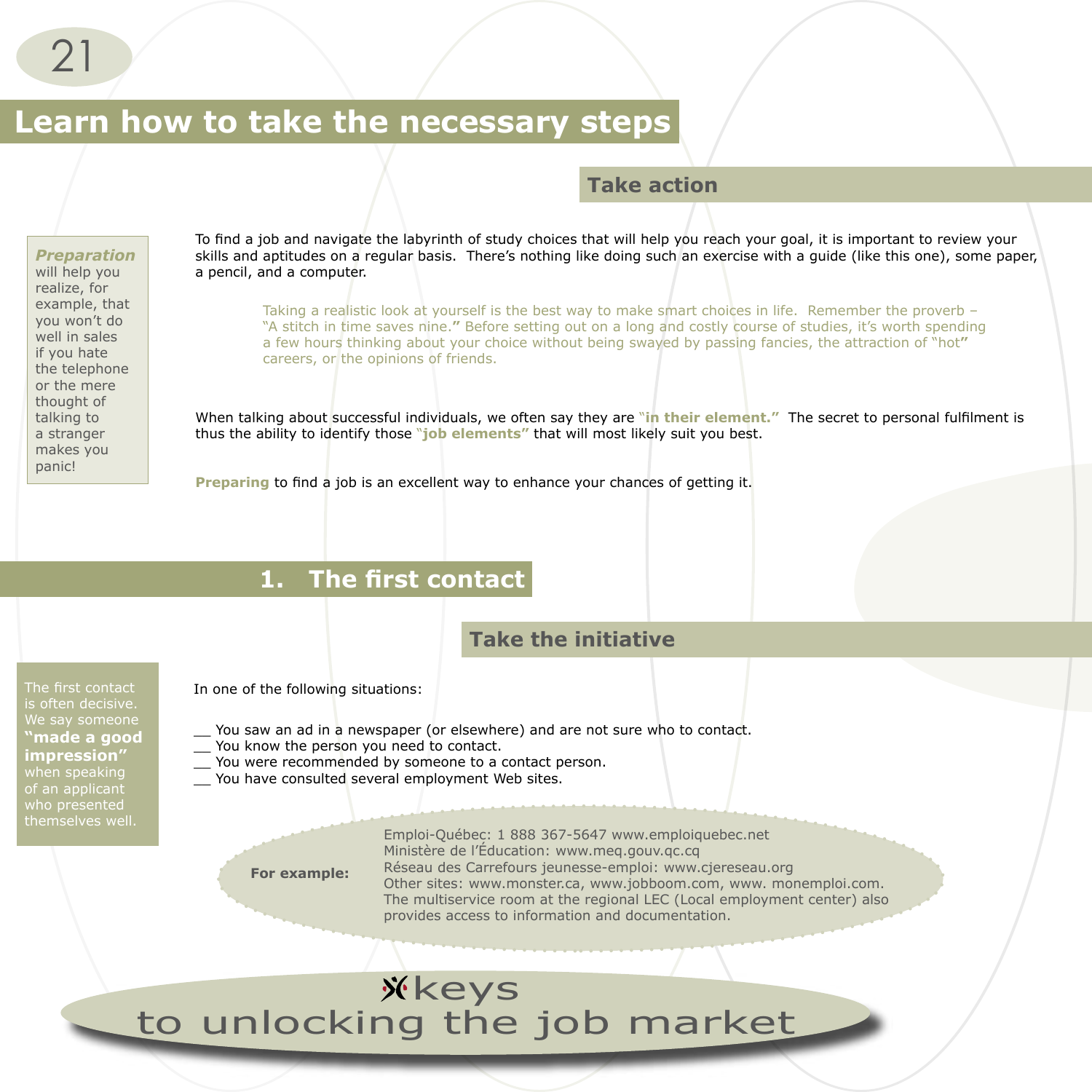#### **... The first contact**

#### **Determine the actions to be taken:**

The only time you must forward your resume without any other action is when the job offer does not indicate the name of the person or company placing the ad. If the offer gives only a description of the position and the type of company offering it, it is very important to:

- carefully read all the information and requirements outlined in the offer;
- follow instructions to the letter;
- try to be clear, concise, and original in your presentation to attract attention, but without going overboard.

#### **If you make contact by telephone or via the Internet, you will want to know:**

- if the job is available (is there a description of the duties and responsibilities you can consult?);
- if you can submit your resume, even if there are no job openings at the moment;
- if you can obtain information about the company (by Internet or from a folder or brochure);
- if you can send your job application to a specific person to ensure it arrives in the right place at the right time;

#### • if you can make an appointment for a job interview.

If you are able to make an appointment, it is important to write down the exact name and title of the person you are to meet, as well as the date, time, and place of the interview. Of course it is important to be on time.

#### When you introduce yourself over the telephone,

#### be direct and polite:

- Hello, my name is…
- I have training in...
- I have experience in...
- I would like to meet you to...
- If yes, what time and date would be convenient for you? At what address?
- If no, may I send you my resume?
- Thank you for your time.
- Goodbye.

**Remember!**  Making contact and following up is not harassment!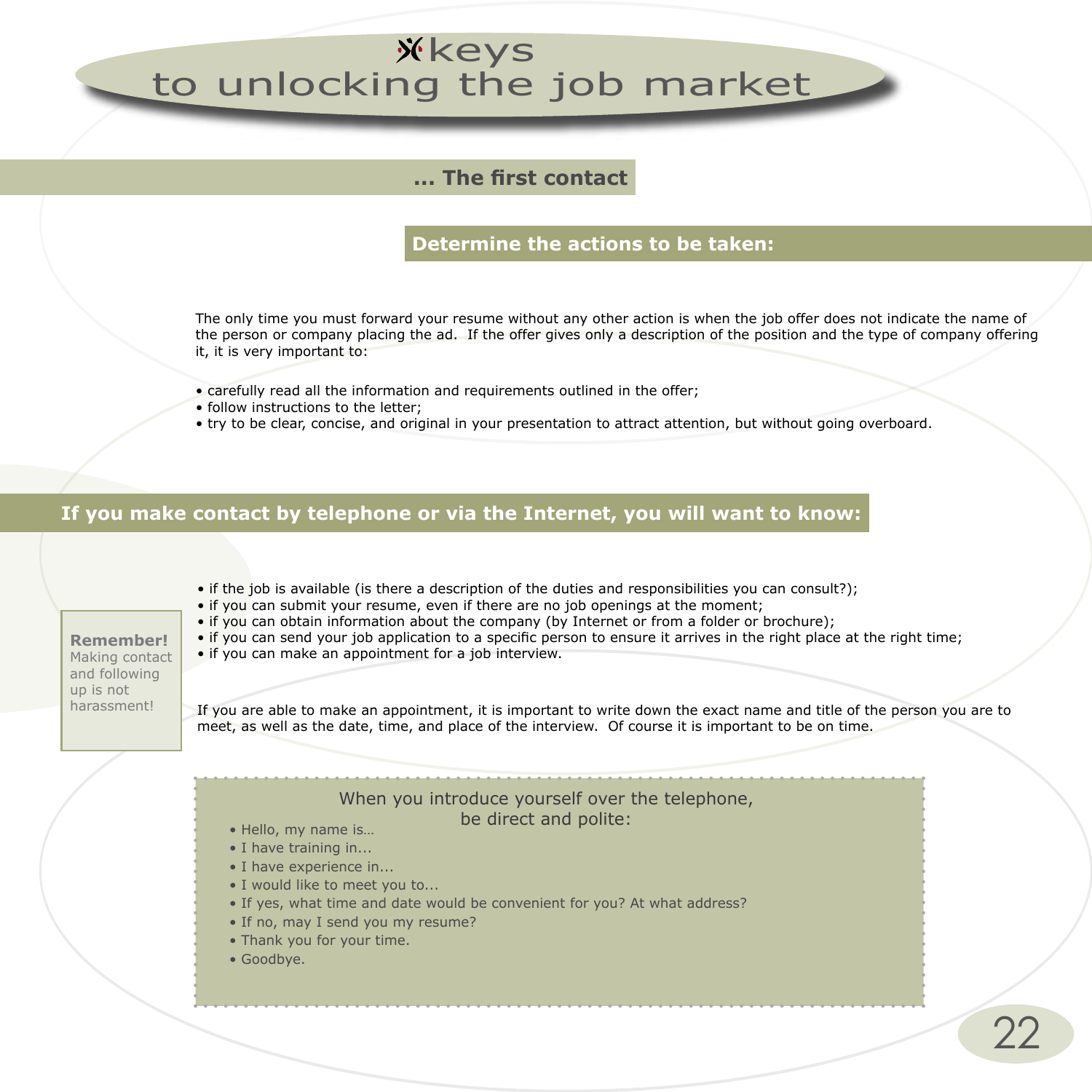### **2. The second contact**

#### **From a distance**

#### **Important:**

If there is a deadline for submitting your application, make sure you respect it – otherwise you could be eliminated before you begin!

If you must forward your resume before an interview, make sure it is correctly addressed and sent to the right person. Your resume should be accompanied by a short cover letter that is direct and adapted to the job offer. It will include:

- The purpose of the letter (for example: I would like to apply for the position of packer)
- A brief description of your qualifications to fill the position (core competencies and technical skills)
- A request for an interview
- A polite form of address
- A list of enclosures if applicable

If you must send your application by e-mail, make sure that the attachments (resume, cover letter, etc.) are easy to open and read, avoiding complicated layouts and large graphics that take too long to download.

**In person** 

An interview is an assessment tool to determine whether or not to hire an applicant.

When you present yourself in person:

- Be neat and well-groomed, but natural
- Smile and express yourself clearly
- Use restrained gestures
- Give a firm, warm handshake
- Be enthusiastic and interested
- Have ready a personal file that may contain:
	- a copy of your resume
	- a list of references
	- one or more letters of recommendation
	- your transcripts, diplomas, or certificates of merit

Set yourself the following objectives:

- Convince the interviewer that you are the best candidate (review your core competencies)
- Show that you are interested in the company (you have read the brochure and visited the Web site)
- Show that you are available and ready to learn everything necessary to do the job and adapt to the company
- Show that your brief work experience will be useful.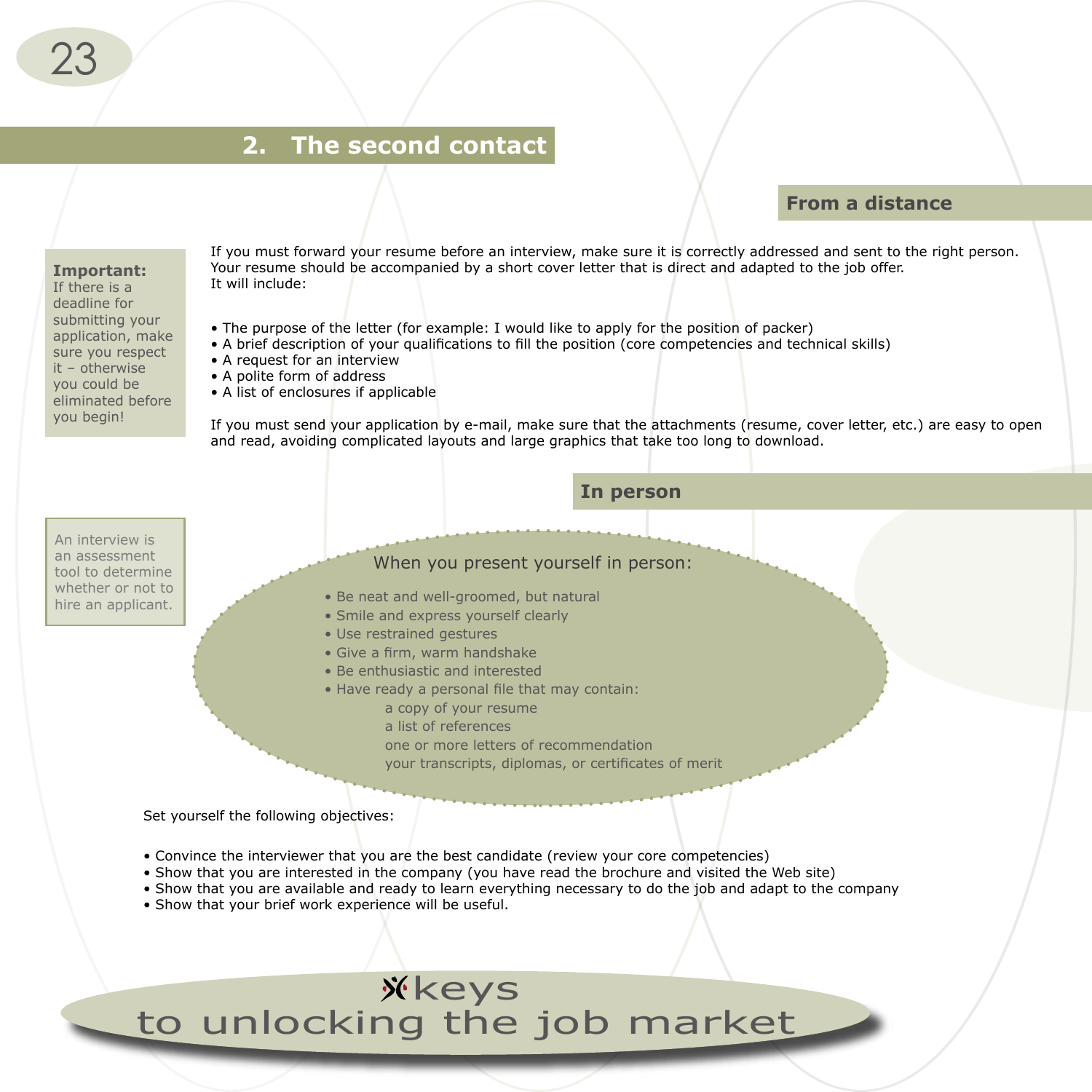#### **... The second contact**

#### **Whether in person or in writing, use action words to show you are a person of action!**

- Accomplish achieve acquire act
- allocate begin build check communicate coordinate create
- cultivate design discover distribute direct encourage engage
- evaluate execute explain express facilitate formulate gather guide
- harmonize highlight identify illustrate imagine improve increase inform
- invent maintain manage master maximize measure mobilize motivate
- negotiate obtain organize orient perceive perform personalize persuade
- plan predict present produce progress promote propose provide question
	- reach receive research recruit refer resolve send
	- specify stimulate strengthen succeed suggest test
		- train translate transform undertake
			- win work write.

#### **You demonstrate a winning attitude when you:**

- Are relaxed (you prepared the night before)
- Arrive ten minutes early so you have the time to appear calm and relaxed
- Dress soberly; feel good about yourself
- Introduce yourself confidently: shake hands firmly but not too vigorously
- Assert yourself: explain your point of view, your needs, and your feelings, taking into account the situation (everything you know about the job opening)
- Are positive, rather than submissive, bossy, or aggressive
- Communicate calmly, clearly, and at the right time
- Are honest
- Avoid exaggeration
- Do not criticize others
- Do not hesitate to ask for clarifications or explanations
- Take the time to think before answering and are not uncomfortable with silences
- Do not interrupt
- Answer questions concisely and directly
- Have with you a copy of your resume (or personal file)
- At the end of the interview, ask about salary if the interviewer has not yet mentioned it. It is always better to let them bring it up first. (When they do, it is an indication they are interested in hiring you.) When you discuss pay, ask about the company's compensation policy and pay scale associated with the position you are applying for.
- Thank the interviewer and repeat your interest in the position.

Courtesy goes long way. Be sure to thank everyone who has helped you obtain the interview *secretarie* friends, and could influence the decision of the person who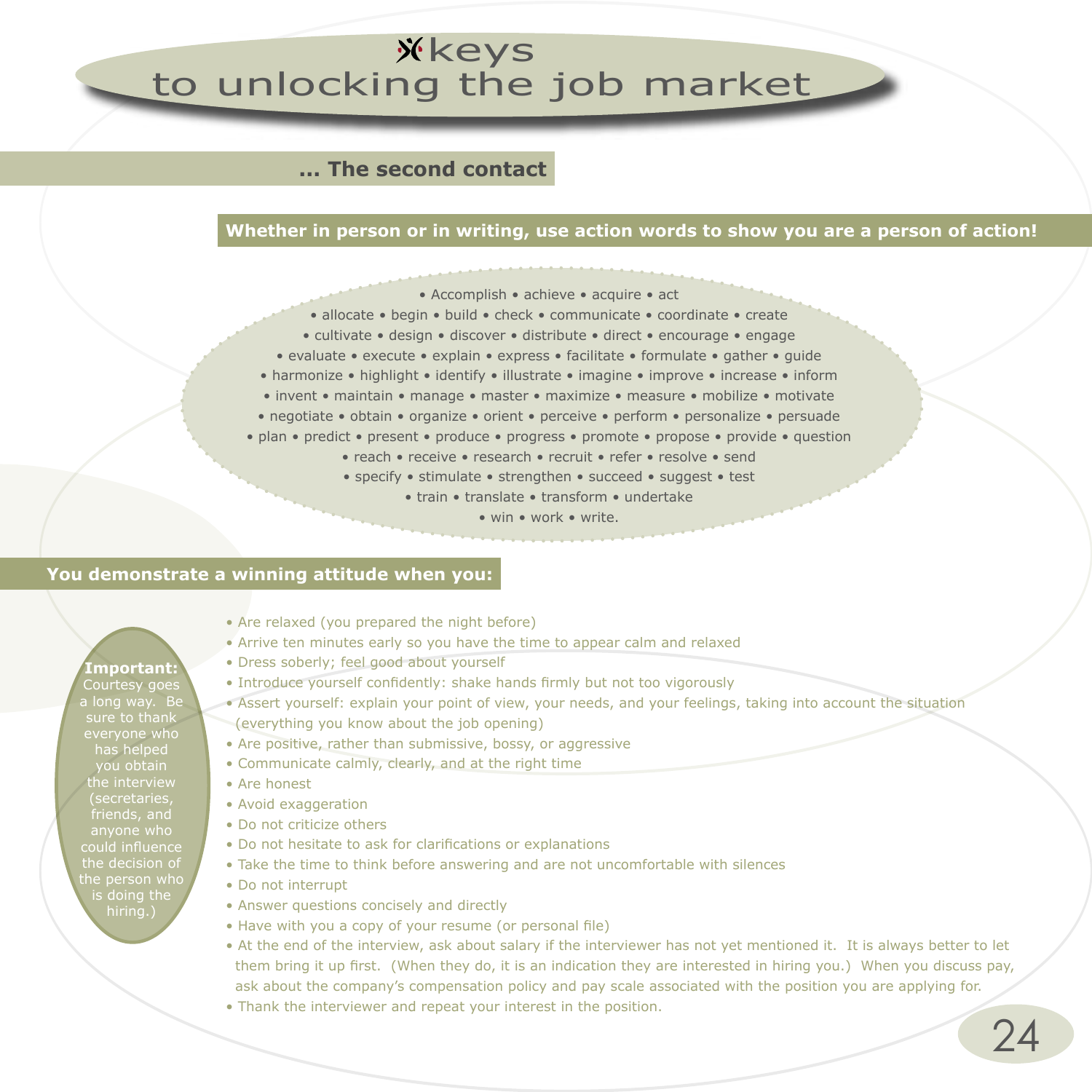#### **... The second contact**

#### **How to make a good impression:**

- Your smile eases communication.
- Your warm, firm handshake shows your enthusiasm.
- Your attentive manner and your questions show your interest.
- Your personal problems are left outside the door.
- Your careful listening allows you to understand questions and think before answering.
- Your polite, calm attitude shows your openness.
- Your courtesy, without smoking or chewing gum, shows your good manners.
- Your natural way of speaking makes you seem less nervous.
- You make a good impression without being intimidated, because you know what you are talking about and show that you are interested in the job and the company.

#### **Whatever the result, evaluate the meeting:**

- Make a note of results and comments to prepare for the next interview.
- Did you attain your goals? Were you sufficiently prepared?
- Were you relaxed? Did you communicate well? Did you listen well?
- Were you honest? Did you answer questions directly?
- Did you ask the right questions about the company?
- Did the interviewer seem interested? Did he or she take notes? Did he or she offer any advice or make any comments?

#### **To stay at the top of the list:**

- Send a thank-you letter immediately following the interview.
- If you are not sure you want the job now that you know more about it, ask for a little time to think about it. If you decide not to accept an offer, take the time to explain your decision and to thank the employer.
- If you do not receive an answer soon, telephone the employer to ask if a decision has been made.
- If you are not chosen, ask for a short telephone conversation to learn the reasons for the employer's decision. It could be helpful to learn the strengths and weaknesses of the interview and your approach.

## conclusion

In hiring employees to meet the challenges of the new economy, companies must now place as much importance on personal qualities as on academic and technical training. Knowing your potential and cultivating it will be a major asset not only in obtaining a job, but also in advancing your career.

This little guide does not contain all the answers, but each time you fill out a job application or prepare for an interview, it will help you to ask yourself the right questions.